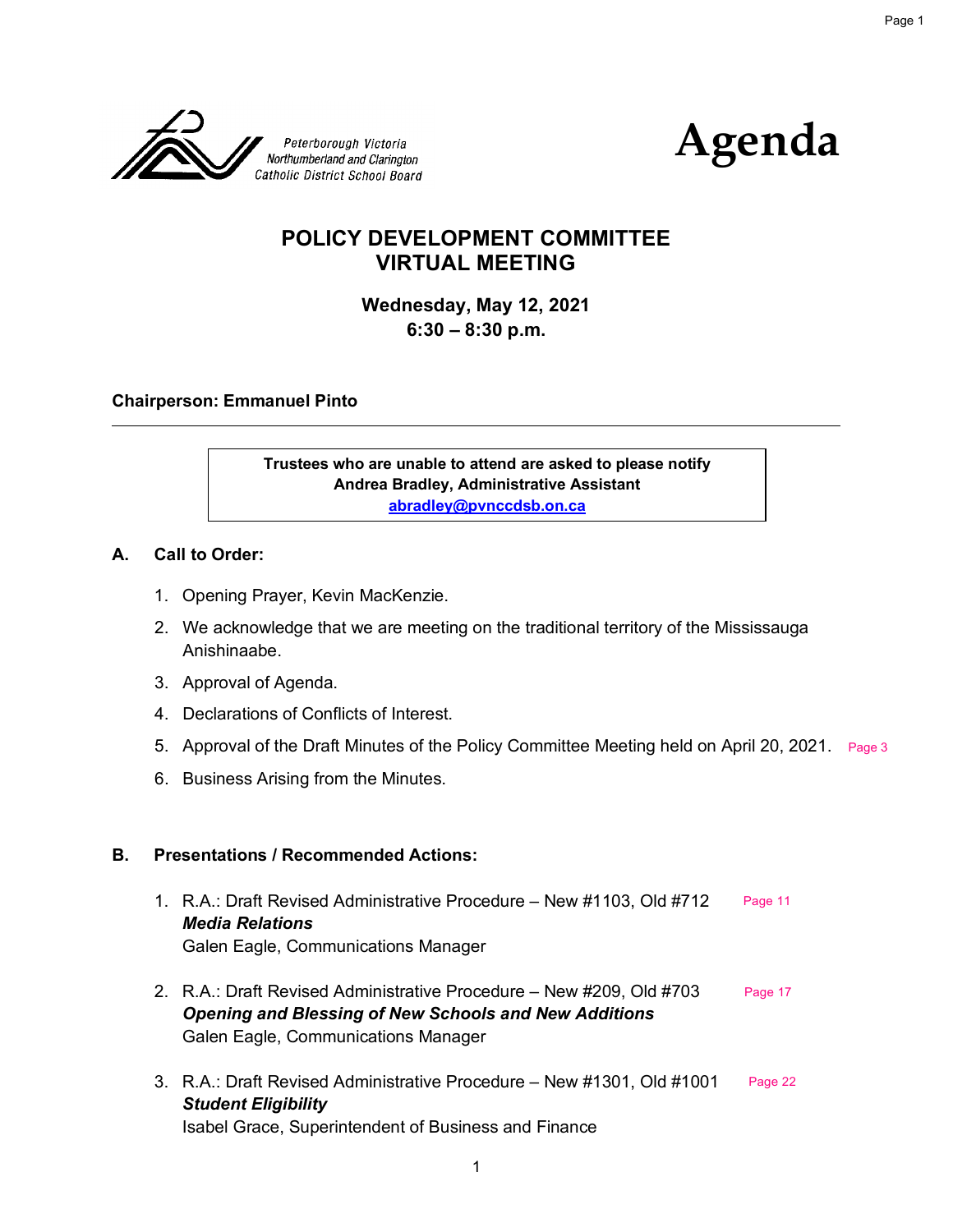# **C. Information Items:**

# **D. Next Meeting:**

1. TBA 6:30 – 8:30 p.m.

#### **E. Conclusion:**

- 1. Closing Prayer, Linda Ainsworth.
- 2. Adjournment.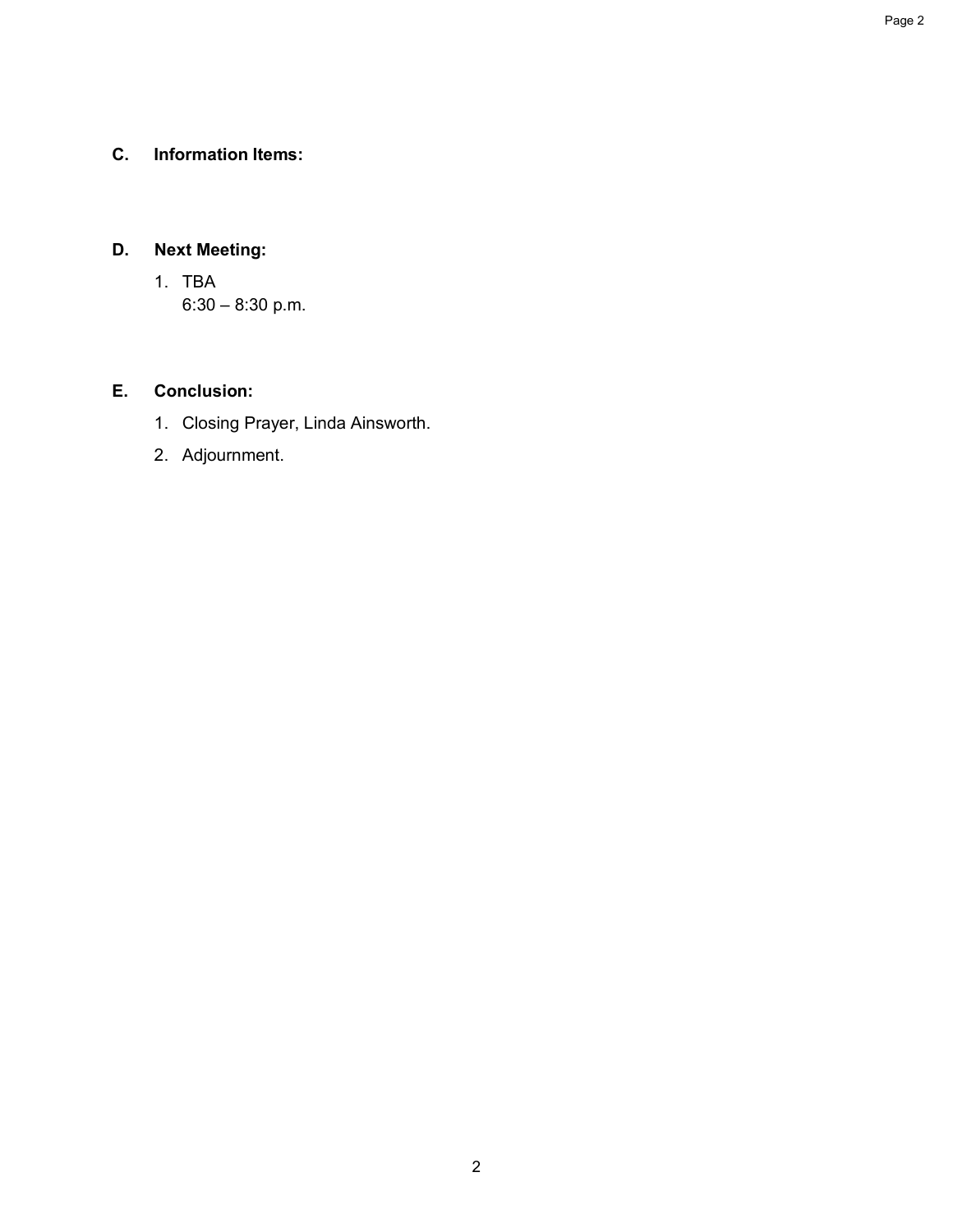<span id="page-2-0"></span>





A.4



THE MINUTES OF THE POLICY DEVELOPMENT COMMITTEE VIRTUAL MEETING held on Tuesday, April 20, 2021 at 6:30 p.m.

#### PRESENT

- Trustees: Linda Ainsworth, Helen McCarthy. David Bernier, Braden Leal, Kevin MacKenzie, Emmanuel Pinto (Committee Chairperson).
- Administration: Jeannie Armstrong, Joan Carragher, Laurie Corrigan, Isabel Grace, Sheila Piggott. Tim Moloney, Steve O'Sullivan.

#### Guests:

- Regrets: Michelle Griepsma, Josh Hill (Senior Student Trustee), Braden Leal, Eli McColl (Junior Student Trustee).
- Recorder: Andrea Bradley.

#### **A. Call to Order**:

Emmanuel Pinto, Committee Chairperson, called the meeting to order.

1. Opening Prayer.

Emmanuel Pinto, Committee Chairperson, called the meeting to order at 6:34 p.m. and asked Helen McCarthy to lead the Opening Prayer.

2. Emmanuel Pinto, Committee Chairperson, acknowledged that the Policy Development Committee Meeting was taking place on the traditional territory of the Mississauga Anishinaabe.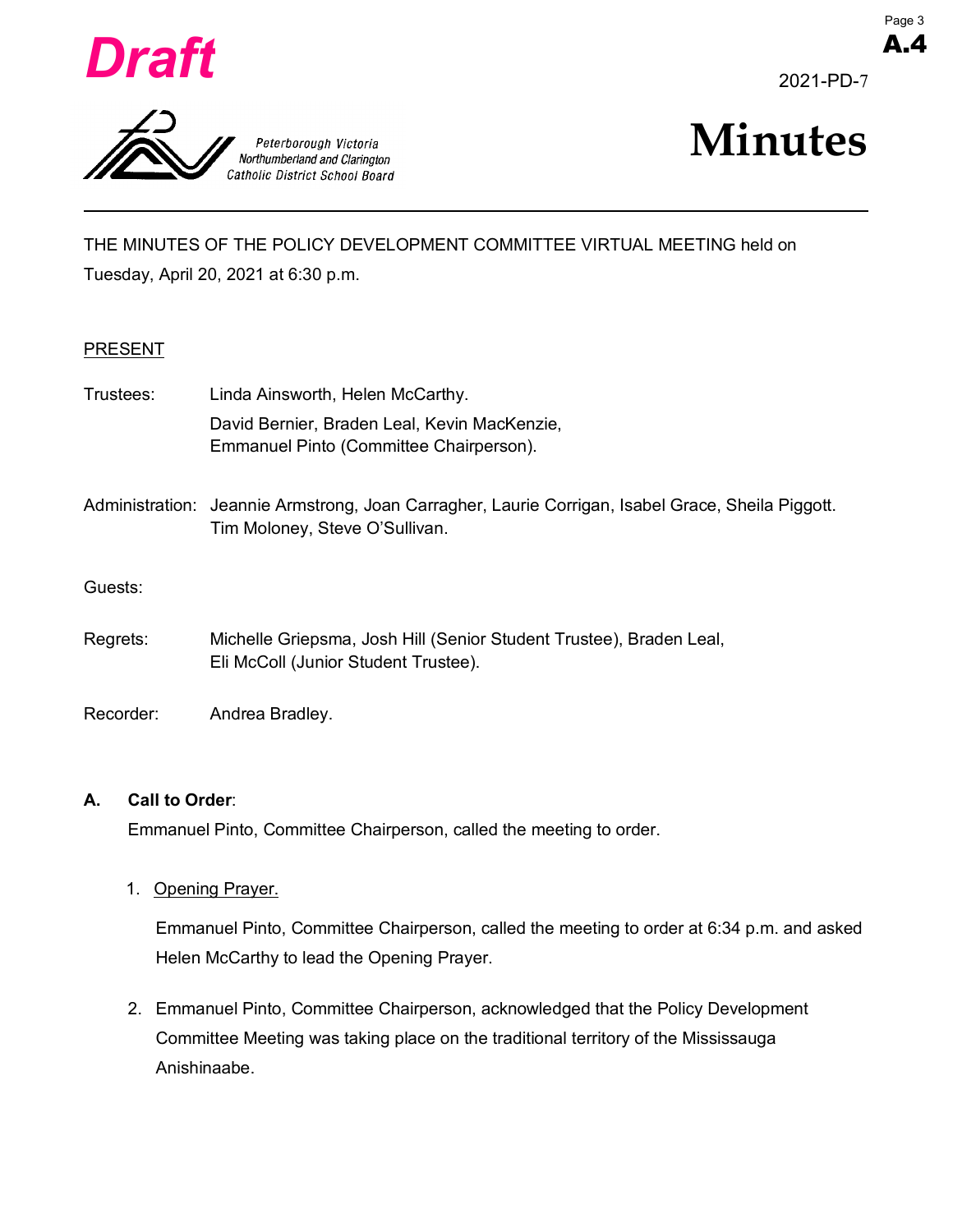

# 3. Approval of the Agenda.

**MOTION:** Moved by Linda Ainsworth, seconded by David Bernier, that the Policy Development Committee Agenda be accepted. Carried

4. Declarations of Conflicts of Interest.

There were no conflicts of interest.

- 5. Approval of the Draft Minutes of the Policy Development Committee Meeting held on February 2, 2021.
	- **MOTION:** Moved by David Bernier, seconded by Linda Ainsworth, that the Minutes of the Policy Development Committee Meeting held on February 2, 2021, be approved. Carried.
- 6. Business Arising from the Minutes.

There was no business arising from the Minutes.

# **B. Recommended Actions/Presentations:**

1. Draft Revised Directional Policy #400

# *Recruitment, Talent Development, Leadership, and Succession Planning*

Steve O'Sullivan, Superintendent of Learning / Leadership and Human Resource Services, made a PowerPoint presentation to the Policy Development Committee and answered questions from Trustees. Steve informed the committee that only minor changes had been made to Directional Policy #400, many of them being grammatical.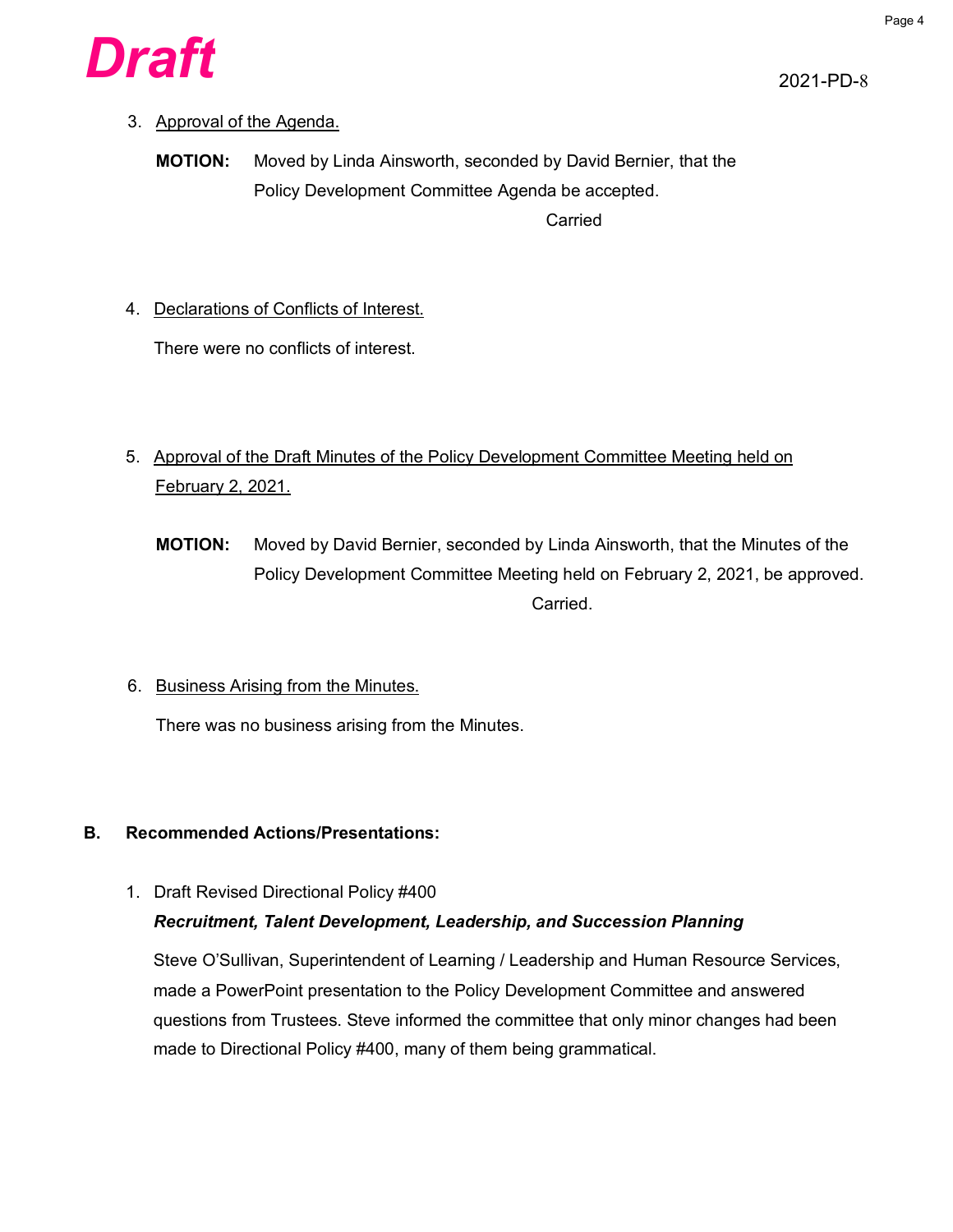



**MOTION:** Moved by Helen McCarthy, seconded by Linda Ainsworth that the Policy Development Committee recommend to the Board that Directional Policy – *#400 – Recruitment, Talent Development, Leadership and Succession Planning,* be deleted and the revised, newly formatted, Directional Policy – *#400 – Recruitment, Talent Development, Leadership and Succession Planning,* be received and posted as amended.

Carried

# 2. Draft Revised Administrative Procedure #401 *Recruitment and Promotion*

Steve O'Sullivan, Superintendent of Learning / Leadership and Human Resource Services, presented the draft revised Administrative Procedure – *#401 – Recruitment and Promotion* to the Policy Development Committee and answered questions from Trustees. The revised administrative procedure represents non-teaching staff only.

- **MOTION:** Moved by David Bernier, seconded by Helen McCarthy that the Policy Development Committee recommend to the Board that Administrative Procedure – *#401 – Recruitment and Promotion,* be deleted and the revised, newly formatted, Administrative Procedure – *#401 – Recruitment and Promotion,* be received and posted as amended under Directional Policy – *#400 – Recruitment, Talent Development, Leadership, and Succession Planning*. Carried
- 3. Draft Administrative Procedure New #403, Old #503 *Criminal Record Checks / Police Reference Checks for Employment Candidates*

Steve O'Sullivan, Superintendent of Learning / Leadership and Human Resource Services, presented the draft Administrative Procedure – *#403 – Criminal Record Checks / Police Reference Checks for Employment Candidates* to the Policy Development Committee and answered questions from Trustees. Criminal Record Checks and Police Reference Checks are now done electronically.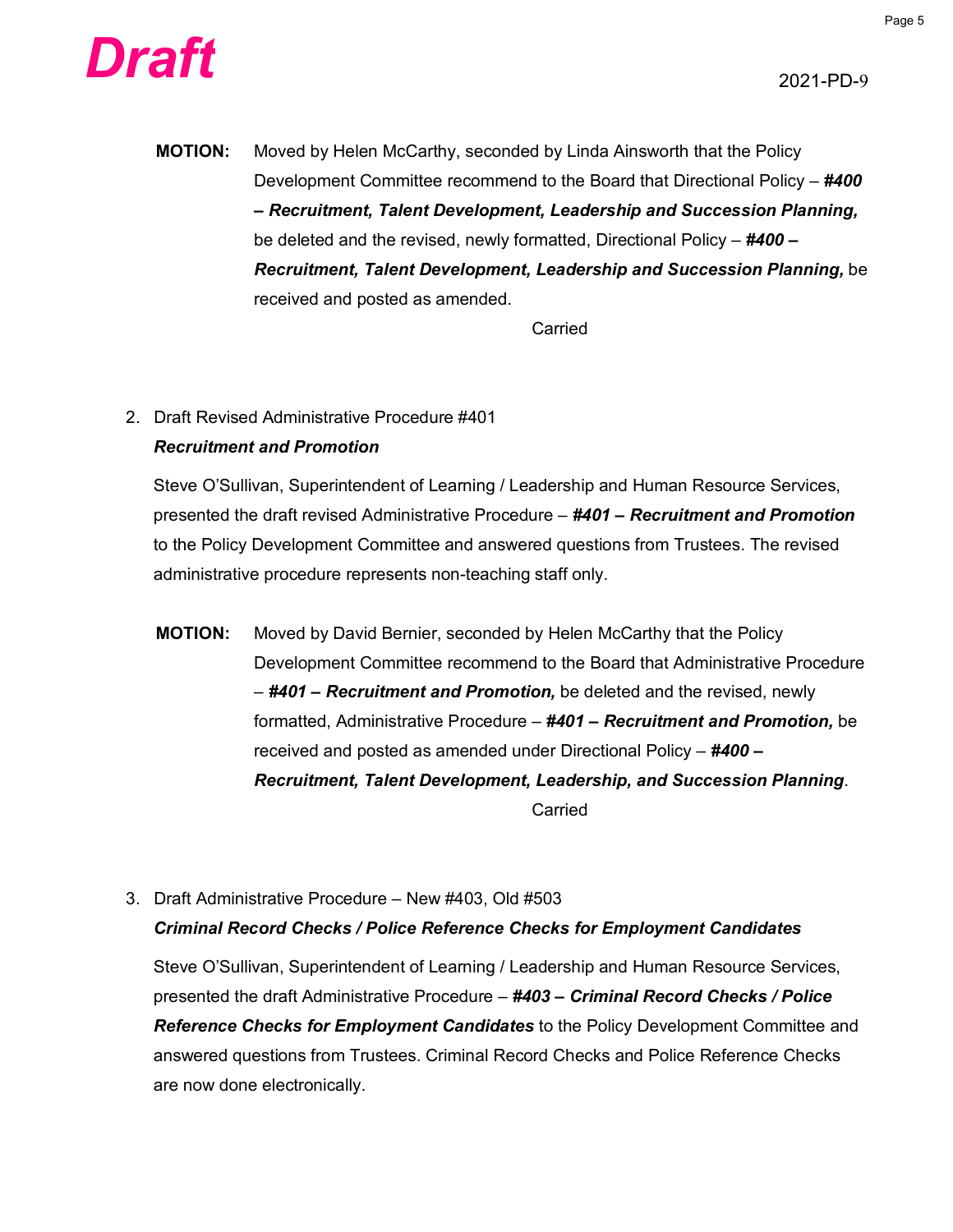



**MOTION:** Moved by Linda Ainsworth, seconded by David Bernier that the Policy Development Committee recommend to the Board that Board Policy and Administrative Procedure – *#503 – Criminal Record Checks / Police Reference Checks for Employment Candidates,* be deleted and the revised, newly formatted, Administrative Procedure – *#403 – Criminal Record Checks / Police Reference Checks for Employment Candidates,* be received and posted as amended under Directional Policy – *#400 – Recruitment, Talent Development, Leadership, and Succession Planning.*

Carried

# 4. Draft Administrative Procedure – New #702 *Religious Accommodation*

Jeannie Armstrong, Superintendent of Learning / I/S Program / Faith and Equity, presented new draft Administrative Procedure – *#702 – Religious Accommodation* to the Policy Development Committee and answered questions from Trustees. The new administrative procedure replaces Appendix A of old Administrative Procedure #706.

**MOTION:** Moved by Helen McCarthy, seconded by Linda Ainsworth that the Policy Development Committee recommend to the Board that new Administrative Procedure – *#702 – Religious Accommodation,* be received and posted under Directional Policy – *#700 – Equity and Inclusive Education*.

Carried

5. Draft Administrative Procedure – New #607, Old #201 *Fundraising in Schools*

Isabel Grace, Superintendent of Business and Finance, presented draft Administrative Procedure – *#607 – Fundraising in Schools* to the Policy Development Committee and answered questions from Trustees. Isabel pointed out three subtle changes that have been made in the new administrative procedure.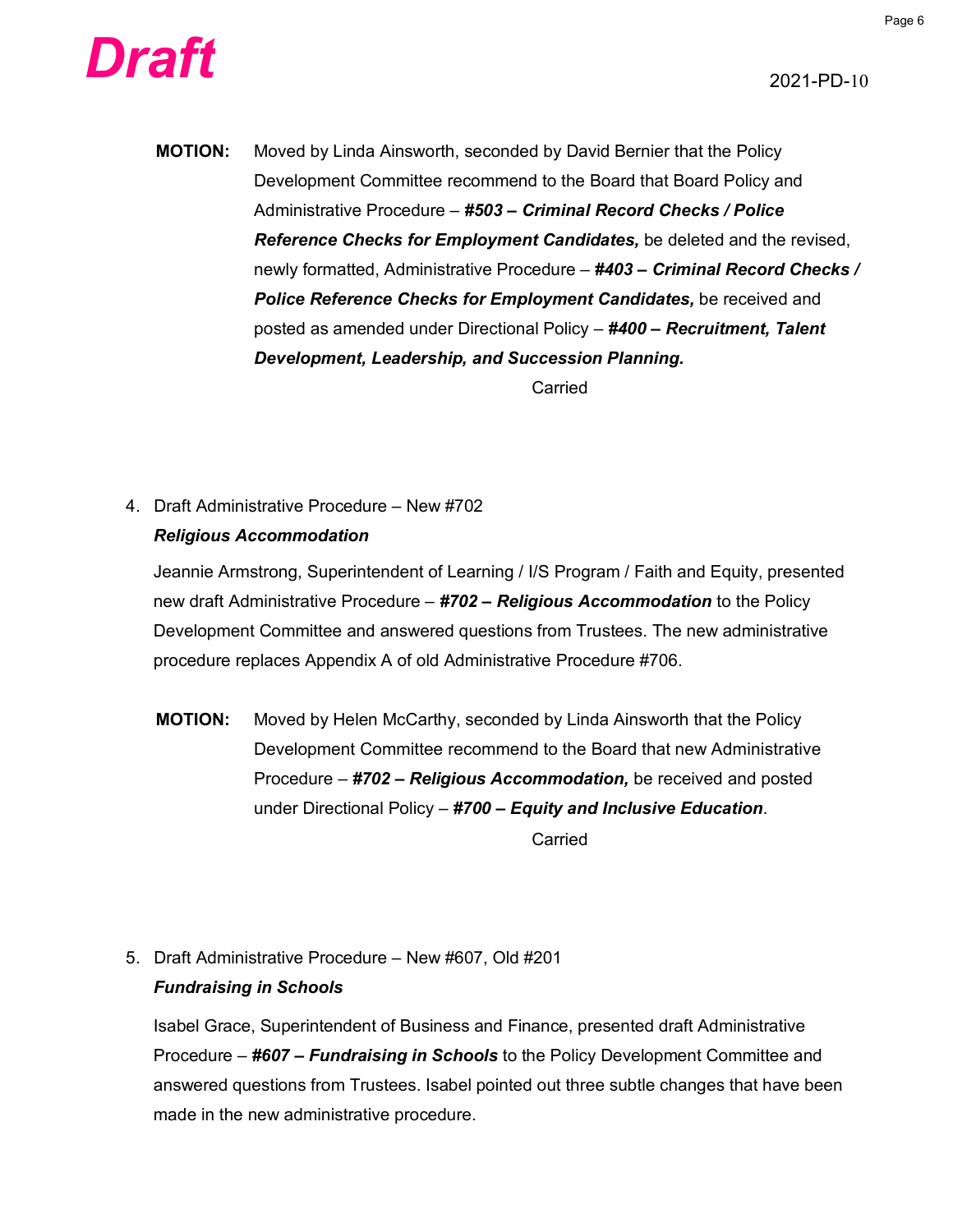



**MOTION:** Moved by Kevin MacKenzie, seconded by Linda Ainsworth that the Policy Development Committee recommend to the Board that Board Policy and Administrative Procedure – *#201 – Fundraising in Schools,* be deleted and the revised, newly formatted, Administrative Procedure – *#607 – Fundraising in Schools,* be received and posted as amended under Directional Policy – *#600 – Stewardship of Resources*.

Carried

6. Draft Administrative Procedure – New #818, Old #705 *Accessibility and Barrier Free Learning and Work Environment: Employment*

Laurie Corrigian, Superintendent of Learning / Special Education Services, presented new draft Administrative Procedure – *#818 – Accessibility and Barrier Free Learning and Work Environment: Employment* to the Policy Development Committee and answered questions from Trustees. Laurie made a PowerPoint presentation making references to Administrative Procedures #818, #819, #820, #821, and #822.

- **MOTION:** Moved by Linda Ainsworth, seconded by David Bernier that the Policy Development Committee recommend to the Board that Administrative Procedure – *#705 – Accessibility and Barrier Free Learning and Work Environments,*  be deleted and new Administrative Procedure – *#818 – Accessibility and Barrier Free Learning and Work Environment: Employment,* be received and posted under Directional Policy – *#800 – Healthy Schools and Workplaces*. Carried.
- 7. Draft Administrative Procedure New #819, Old #705 *Accessibility and Barrier Free Learning and Work Environment: Information and Communication*

Laurie Corrigian, Superintendent of Learning / Special Education Services, presented new draft Administrative Procedure – *#819 – Accessibility and Barrier Free Learning and Work Environment: Information and Communication* to the Policy Development Committee and answered questions from Trustees. Laurie highlighted the changes in the new administrative procedure.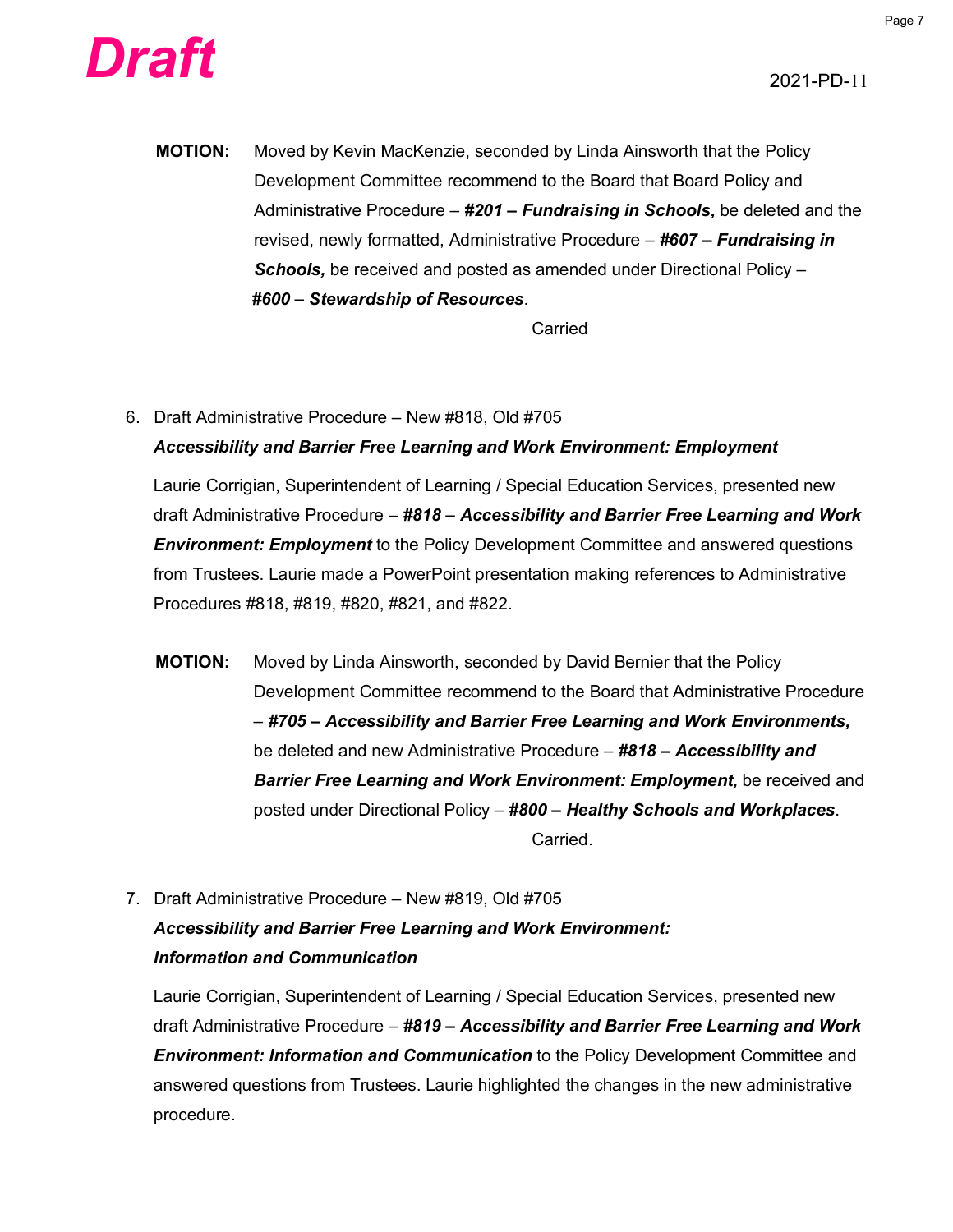



**MOTION:** Moved by Kevin MacKenzie, seconded by Linda Ainsworth that the Policy Development Committee recommend to the Board that new Administrative Procedure – *#819 – Accessibility and Barrier Free Learning and Work Environment: Information and Communication,* be received and posted under Directional Policy – *#800 – Healthy Schools and Workplaces*.

Carried.

8. Draft Administrative Procedure – New #820, Old #705 *Accessibility and Barrier Free Learning and Work Environment: Transportation*

Laurie Corrigian, Superintendent of Learning / Special Education Services, presented new draft Administrative Procedure – *#820 – Accessibility and Barrier Free Learning and Work Environment: Transportation* to the Policy Development Committee and answered questions from Trustees. Laurie highlighted the changes in the new administrative procedure.

**MOTION:** Moved by Linda Ainsworth, seconded by Kevin MacKenzie that the Policy Development Committee recommend to the Board that new Administrative Procedure – *#820 – Accessibility and Barrier Free Learning and Work Environment: Transportation,* be received and posted under Directional Policy – *#800 – Healthy Schools and Workplaces*.

Carried.

9. Draft Administrative Procedure – New #821, Old #705 *Accessibility and Barrier Free Learning and Work Environment: Design of Public Spaces*

Laurie Corrigian, Superintendent of Learning / Special Education Services, presented new draft Administrative Procedure – *#821 – Accessibility and Barrier Free Learning and Work Environment: Design of Public Spaces* to the Policy Development Committee and answered questions from Trustees. Laurie and Isabel Grace, Superintendent of Business and Finance, highlighted the changes in the new administrative procedure.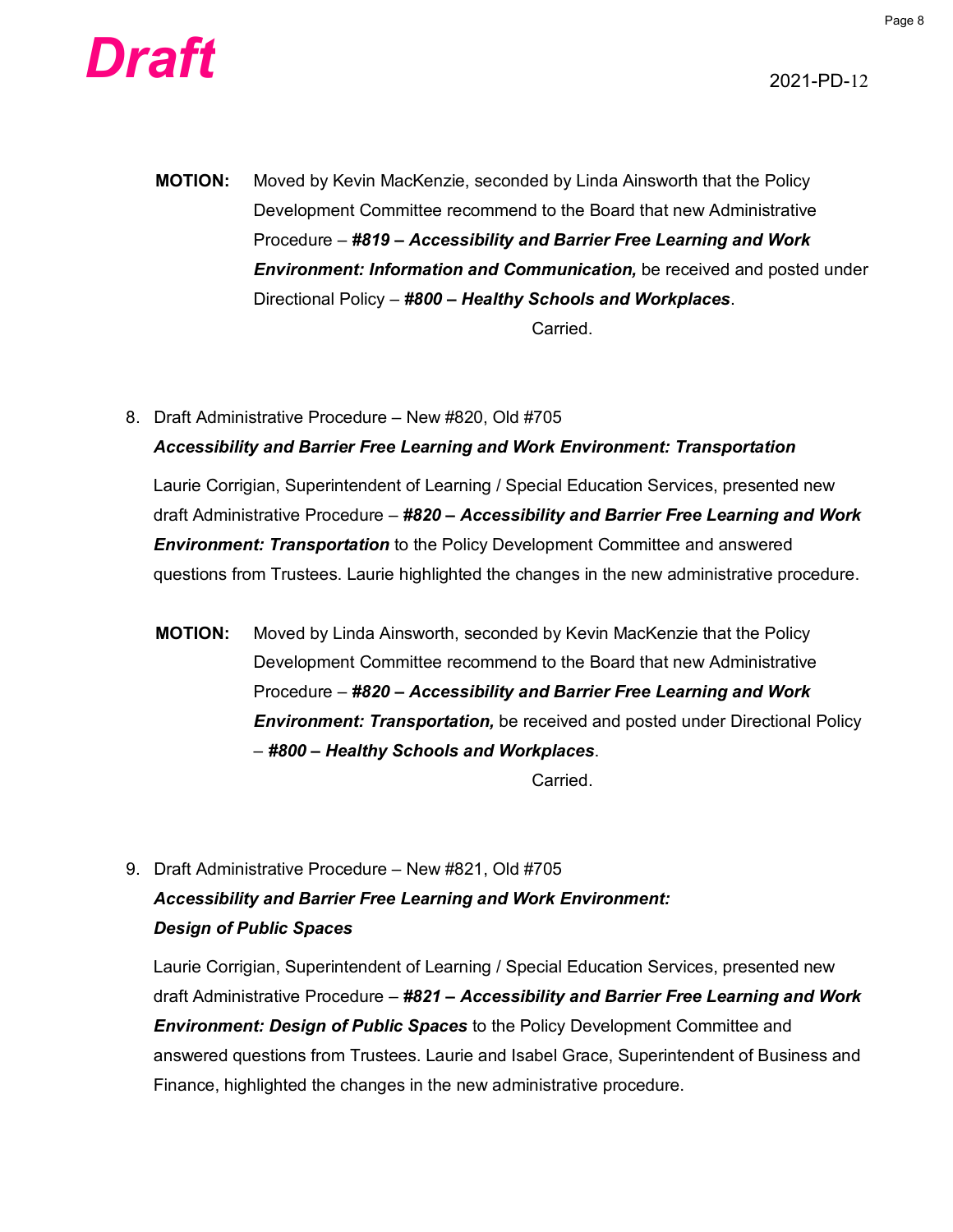



- **MOTION:** Moved by David Bernier, seconded by Linda Ainsworth that the Policy Development Committee recommend to the Board that new Administrative Procedure – *#821 – Accessibility and Barrier Free Learning and Work Environment: Design of Public Spaces,* be received and posted under Directional Policy – *#800 – Healthy Schools and Workplaces*. Carried.
- 10. Draft Administrative Procedure New #822, Old #705 *Accessibility and Barrier Free Learning and Work Environment: Customer Service*

Laurie Corrigian, Superintendent of Learning / Special Education Services, presented new draft Administrative Procedure – *#822 – Accessibility and Barrier Free Learning and Work Environment: Customer Service* to the Policy Development Committee and answered questions from Trustees. Laurie highlighted the changes in the new administrative procedure.

**MOTION:** Moved by Linda Ainsworth, seconded by Helen McCarthy that the Policy Development Committee recommend to the Board that new Administrative Procedure – *#822 – Accessibility and Barrier Free Learning and Work Environment: Customer Service,* be received and posted under Directional Policy – *#800 – Healthy Schools and Workplaces*.

**Carried** 

#### **C. Information Items:**

There were no information items.

#### **D. Next Meeting:**

1. Wednesday, May 12, 2021 6:30 p.m. – 8:30 p.m.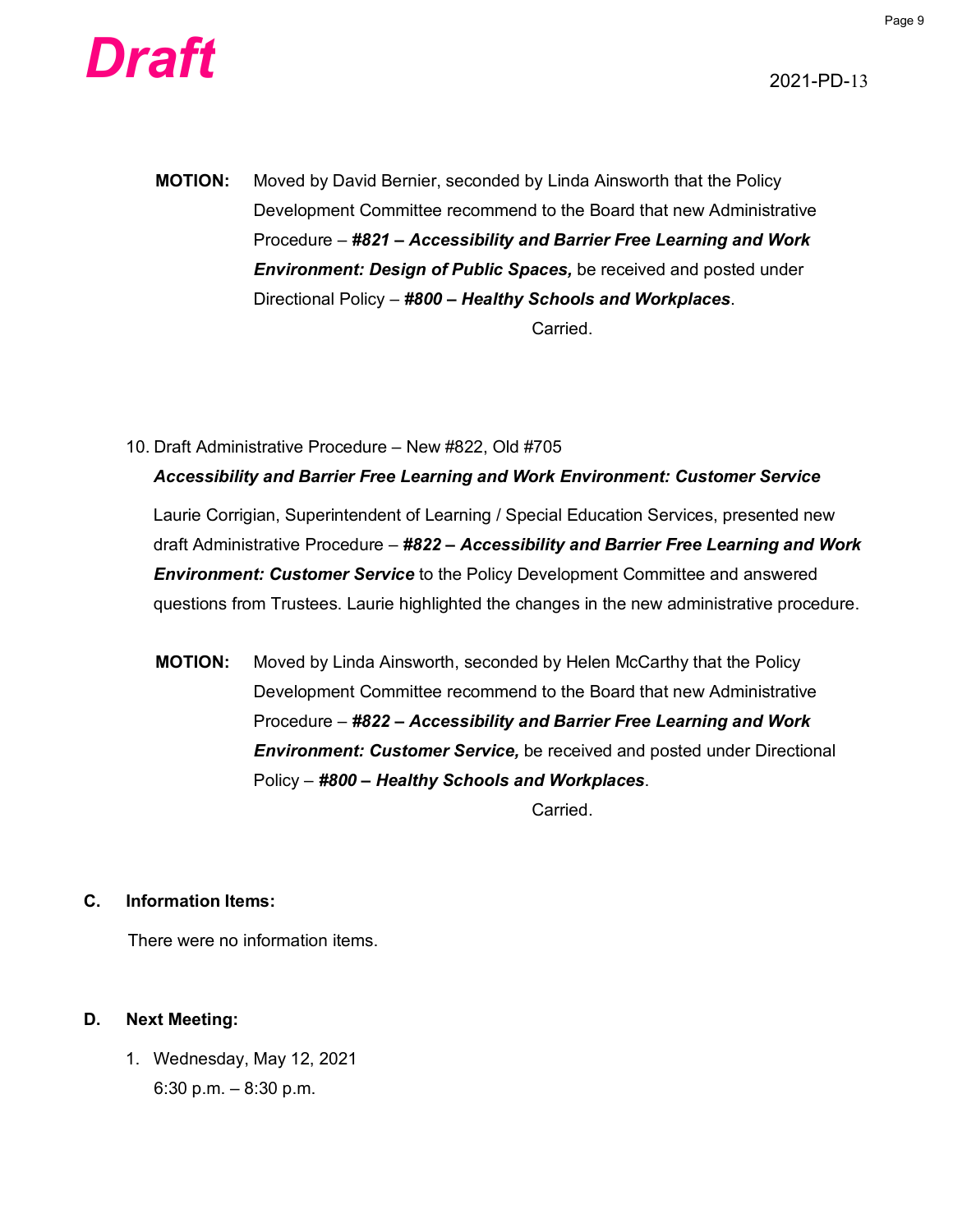

2021-PD-14

#### **E. Conclusion:**

# 1. Closing Prayer.

Emmanuel Pinto, Committee Chairperson, lead the Closing Prayer.

2. Adjournment.

**MOTION:** Moved by David Bernier, seconded by Linda Ainsworth, that the Policy Development Committee Meeting adjourn at 7:58 p.m.

Carried.

Emmanuel Pinto **Carragher** Controllering Controllering Controllering Controllering Controllering Controllering Controllering Controllering Controllering Controllering Controllering Controllering Controllering Controllering Committee Chairperson **Committee Chairperson** /ab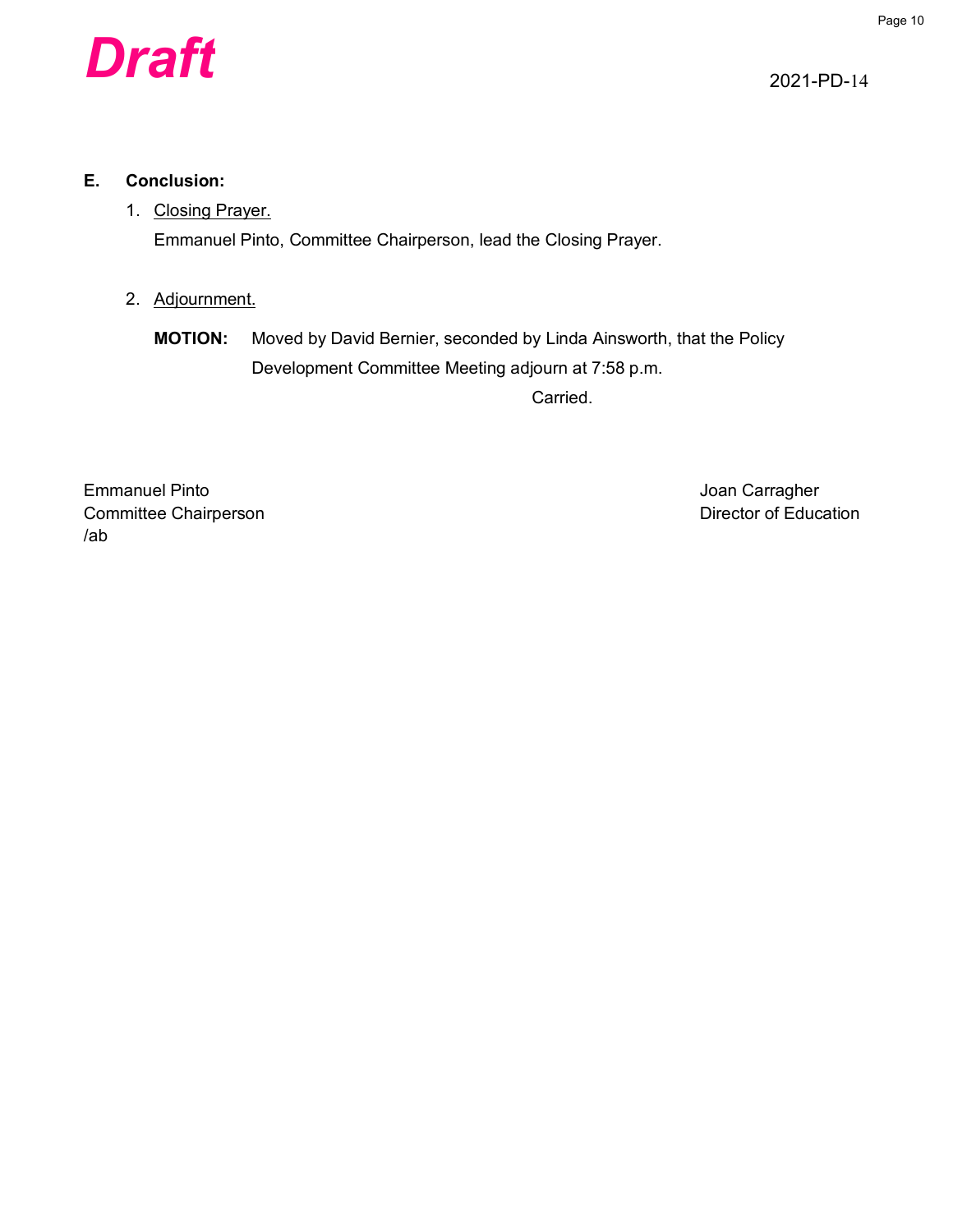<span id="page-10-0"></span>



# **TITLE OF ADMINISTRATIVE PROCEDURE:**

Media Relations

#### **DATE APPROVED:**

May 2021

#### **PROJECTED REVIEW DATE:**

May 2026

# **DIRECTIONAL POLICY ALIGNMENT:**

The Media Relations Administrative Procedure aligns with *Directional Policy 1100 - Communications* by supporting the Board's commitment to provide accurate, clear, timely and accessible communication regarding programs, services, events and activities.

# **ALIGNMENT WITH MULTI-YEAR STRATEGIC PLAN:**

The Media Relations Administrative Procedure outlines the Board's commitment to maintain positive and proactive media relations, which assists the Board in the implementation and promotion of its vision and strategic priorities.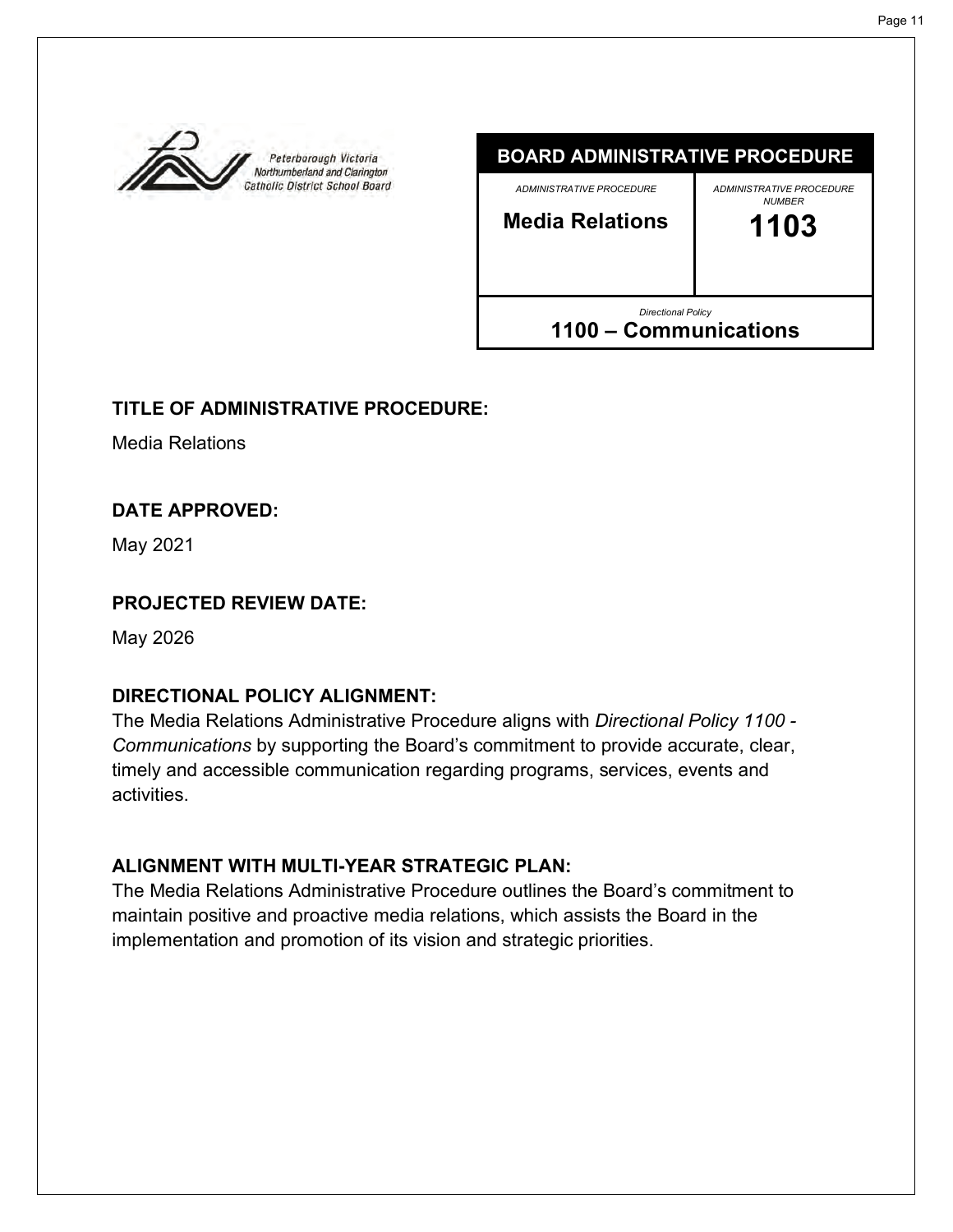# **Strategic Priorities** 2017-2020

#### **Vision**

Achieving Excellence in Catholic Education LEARN . LEAD . SERVE

#### **Mission**

To educate students in faith-filled, safe, inclusive Catholic learning communities by nurturing the mind, body and spirit of all.

#### **SERVE**

Inspire engagement and commitment to stewardship for creation to enable all students to become caring and responsible citizens.

#### **GUIDELINES:**

**LEARN** 

Achieve excellence in instruction and

assessment to enable all students to

become reflective, self-directed,

lifelong learners.

The Peterborough Victoria Northumberland and Clarington (PVNC) Catholic District School Board recognizes the important role the media plays in providing timely and important information to the communities the Board serves.

**LEAD** 

Foster critical thinking, creativity,

collaboration, and communication,

to enable all students to realize their

God-given potential.

The Board values its relationship with the media and is committed to maintaining proactive and positive media relations with the local and provincial media.

The Board understands the deadline-orientated environment in which the media operates and is committed to providing timely and accurate responses to media inquiries.

The Director of Education, the Chairperson of the Board and the Communications Manager are the only roles approved to serve as spokespersons for the Board.

The Director of Education and Communications Manager shall approve and/or designate other Board spokespersons on a case-by-case basis as appropriate.

All media inquiries concerning Board operations are to be directed to Communication Services.

All release of information to the media will be subject to the Municipal Freedom of Information and Protection of Privacy Act, the Education Act, Board policies and all other pertinent acts and regulations.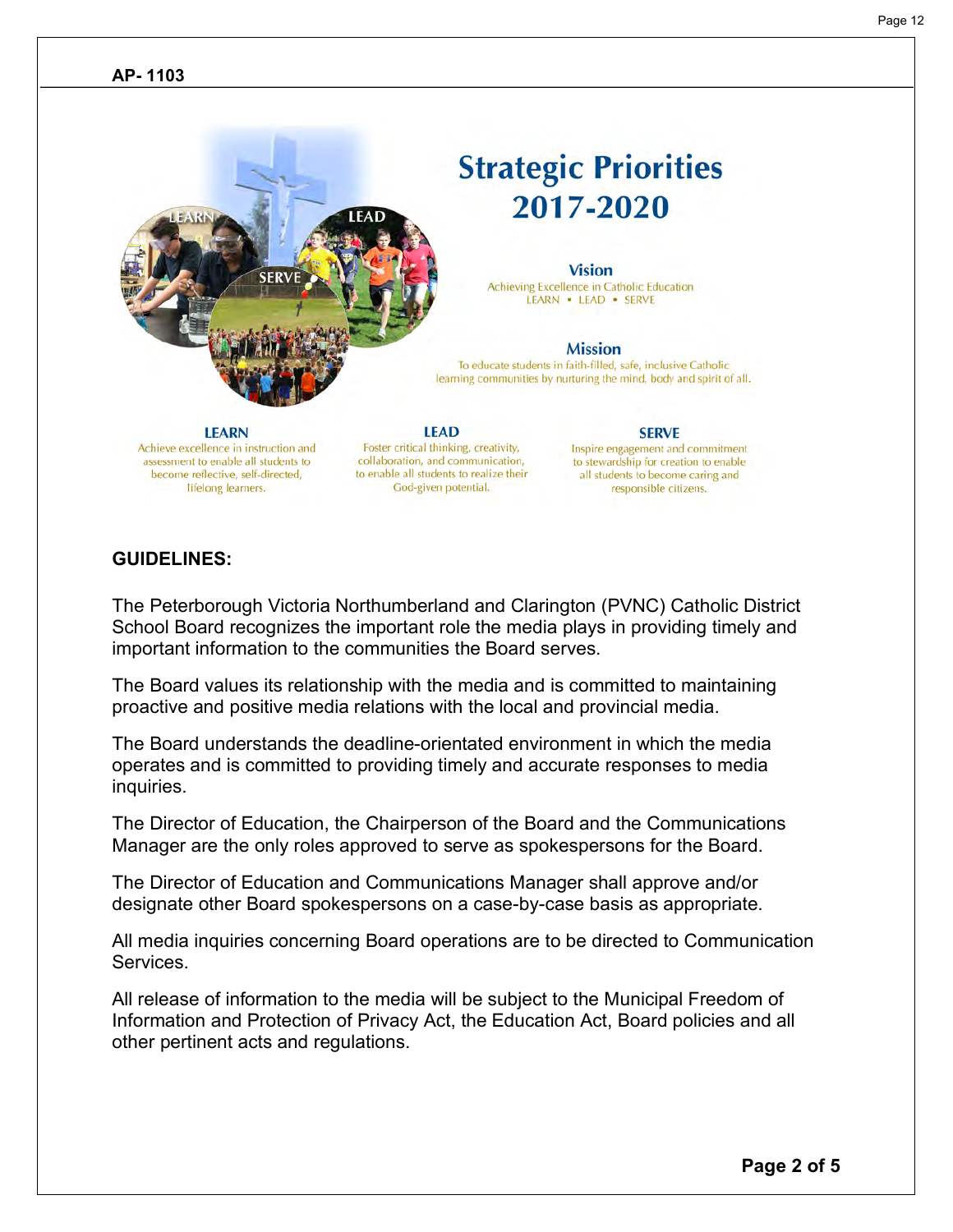#### **AP- 1103**

#### **RESPONSIBILITIES:**

#### **The Chair of the Board is responsible for:**

• Acting as Board spokesperson on issues that fall under Board of Trustees' responsibilities

#### **Trustees are responsible for:**

- Ensuring alignment of this administrative procedure with the Communications Directional Policy
- Reviewing the Media Relations Administrative Procedure as part of its regular policy and procedure review cycle
- Responding to media inquiries with respect to issues local to the area represented by the trustee or matters of personal opinion in accordance with the spirit of the **Trustee Code of Conduct**

#### **The Director of Education is responsible for:**

- Designating resources for ensuring the implementation of and compliance with this Administrative Procedure
- Acting as Board spokesperson on issues concerning Board operations
- Delegating Board staff to respond to the media on behalf of the Board as appropriate
- Approving Board-issued media releases and communications as appropriate

#### **Superintendents and managers are responsible for:**

- Ensuring any employee for whom they have supervisory responsibility are compliant with the requirements under this Administrative Procedure
- At the direction of the Director of Education, responding to the media on areas that fall under their responsibility and/or expertise
- Assisting Communication Services in providing timely and accurate responses to the media

#### **The Communications Manager is responsible for:**

• Acting as Board spokesperson at the approval of the Director of Education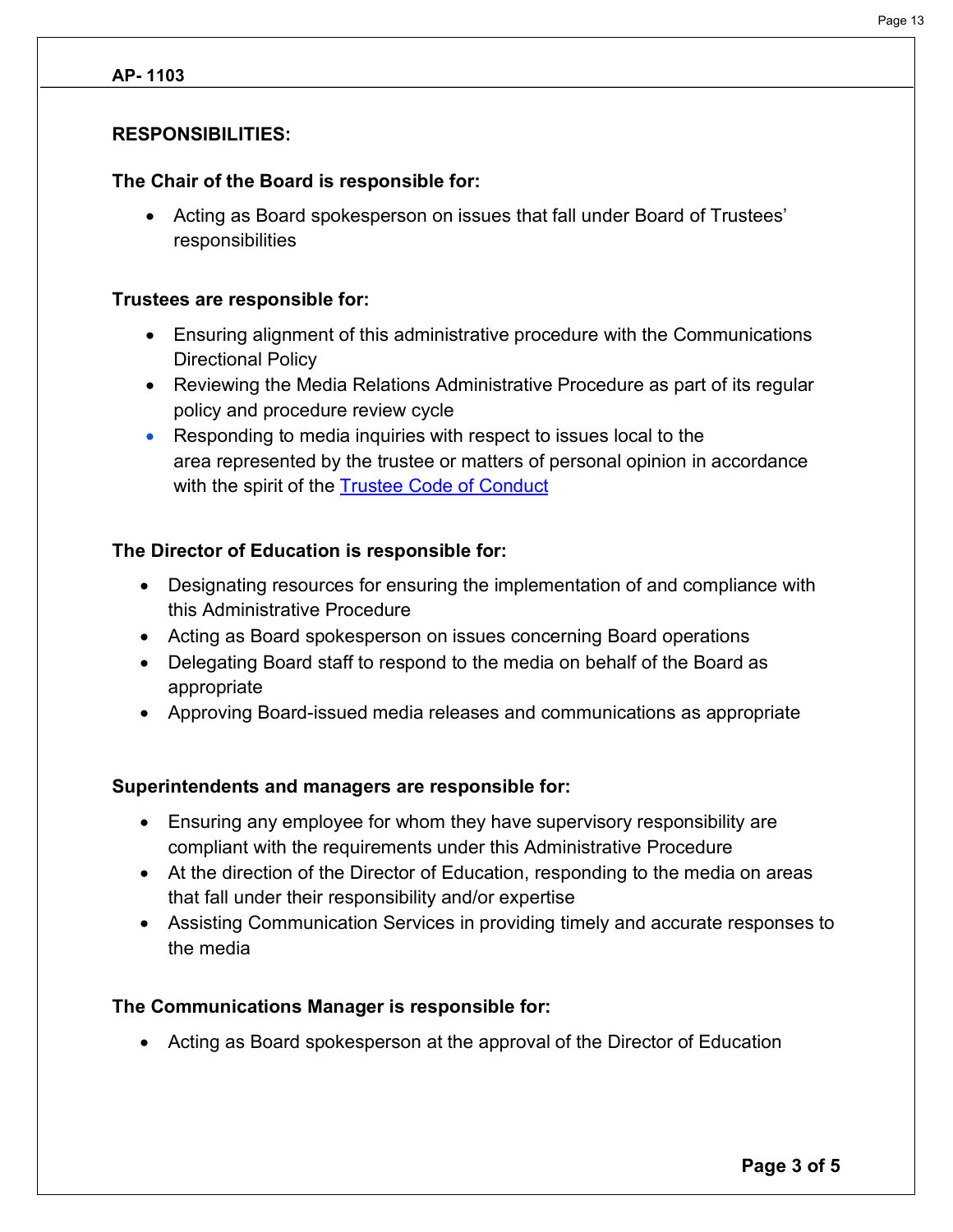#### **AP- 1103**

#### **Communication Services is responsible for:**

- Preparing and distributing all system-level media releases and communications
- Providing timely and accurate responses to media inquiries
- Maintaining proactive and positive media relations with local and regional media
- Providing media relations support to schools
- Identifying opportunities to engage media in Board and school activities
- Liaising with media at Board-wide or system-level media events

# **School Principals are responsible for:**

- Acting as spokesperson for their individual school
- Assisting Communication Services in providing timely and accurate responses to the media
- Notifying Communication Services about school-level media opportunities or high-profile events occurring at the school
- Maintaining positive relations with local media, facilitating positive media coverage about staff and student activities and inviting media to school-level events as part of school promotion
- Deferring media requests about controversial issues, provincial or system-level education issues, or any issues that may result in negative media coverage to the Communications Manager
- Informing the Communications Manager about school-level issues that may cause negative media coverage or pose a public relations issue to the Board
- Ensuring all students who participate in media activities at the school or Board have the appropriate media consents

#### **Classroom teachers and school staff are responsible for:**

- Obtaining principal permission for any proposed media activity in the school
- Ensuring all students in their classroom have the appropriate consent to participate in school-level media activities

#### **Coaches/conveners are responsible for:**

- Providing responses to the media about general team-level or gameday questions, while deferring all other media questions to the school principal and/or Communication Services
- Ensuring all students on their team have the appropriate consent before participating in school- and Board-level media activities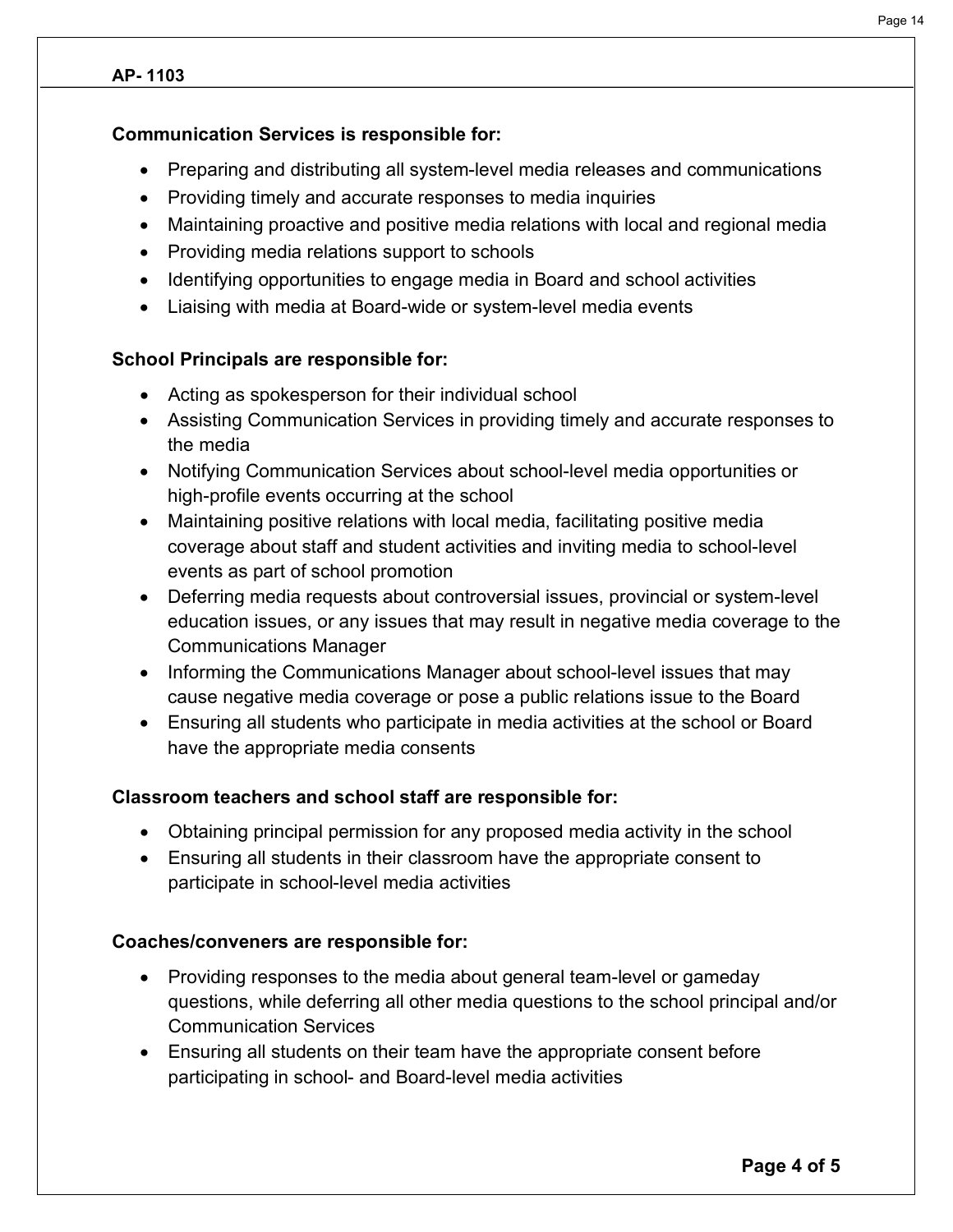#### **AP- 1103**

#### **Members of the media are responsible:**

- Obtaining permission from the school principal before attending/entering school property
- Obtaining permission from the school principal to conduct interviews on school property with students or staff, to take photographs or record video or audio of students or staff, and using due diligence to ensure that all students have the appropriate media consents before capturing footage of any students on school property

#### **PROGRESS INDICATORS:**

• Regular news monitoring of local and provincial media coverage

#### **DEFINITIONS:**

#### **Media**

Media is the term used to generally describe journalism outlets which may have an interest in reporting on school board operations. Media roles are increasingly fluid and dynamic and may include traditional news outlets such as radio, TV, newspapers and news magazines and/or online news sites, blogs, vlogs, podcasts and social media platforms.

#### **REFERENCES:**

- Municipal Freedom of Information and Protection of Privacy Act
- Education Act

#### **RESOURCES:**

• Social Media Guidelines for Employees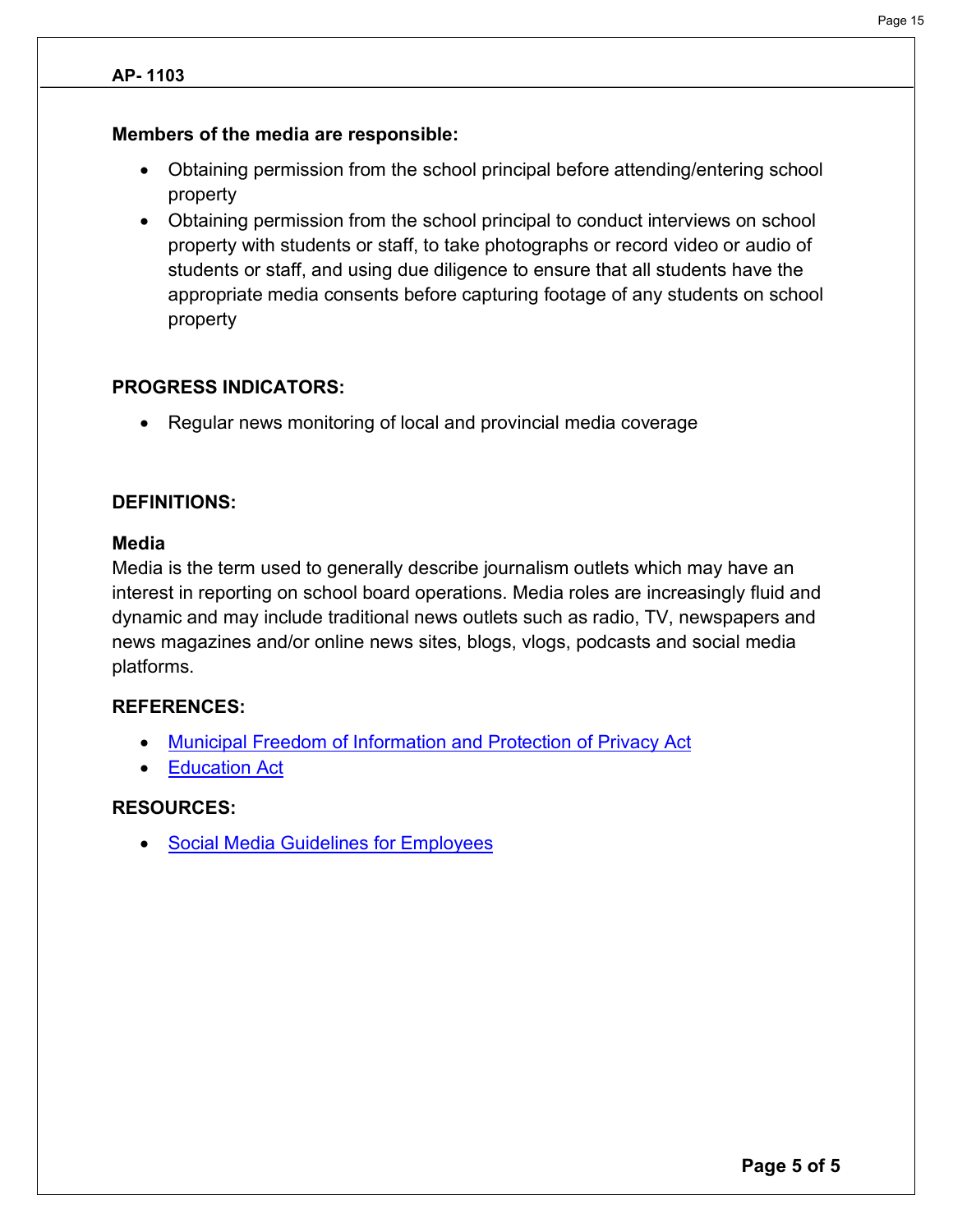# **B.1. Recommended Action:**

That the Policy Development Committee recommend to the Board that Board Policy and Administrative Procedure – *#712 – Media Relations,* be deleted and the revised, newly formatted, Administrative Procedure – *#1103 – Media Relations,* be received and posted as amended under Directional Policy – *#1100 – Communications*.

**Carried**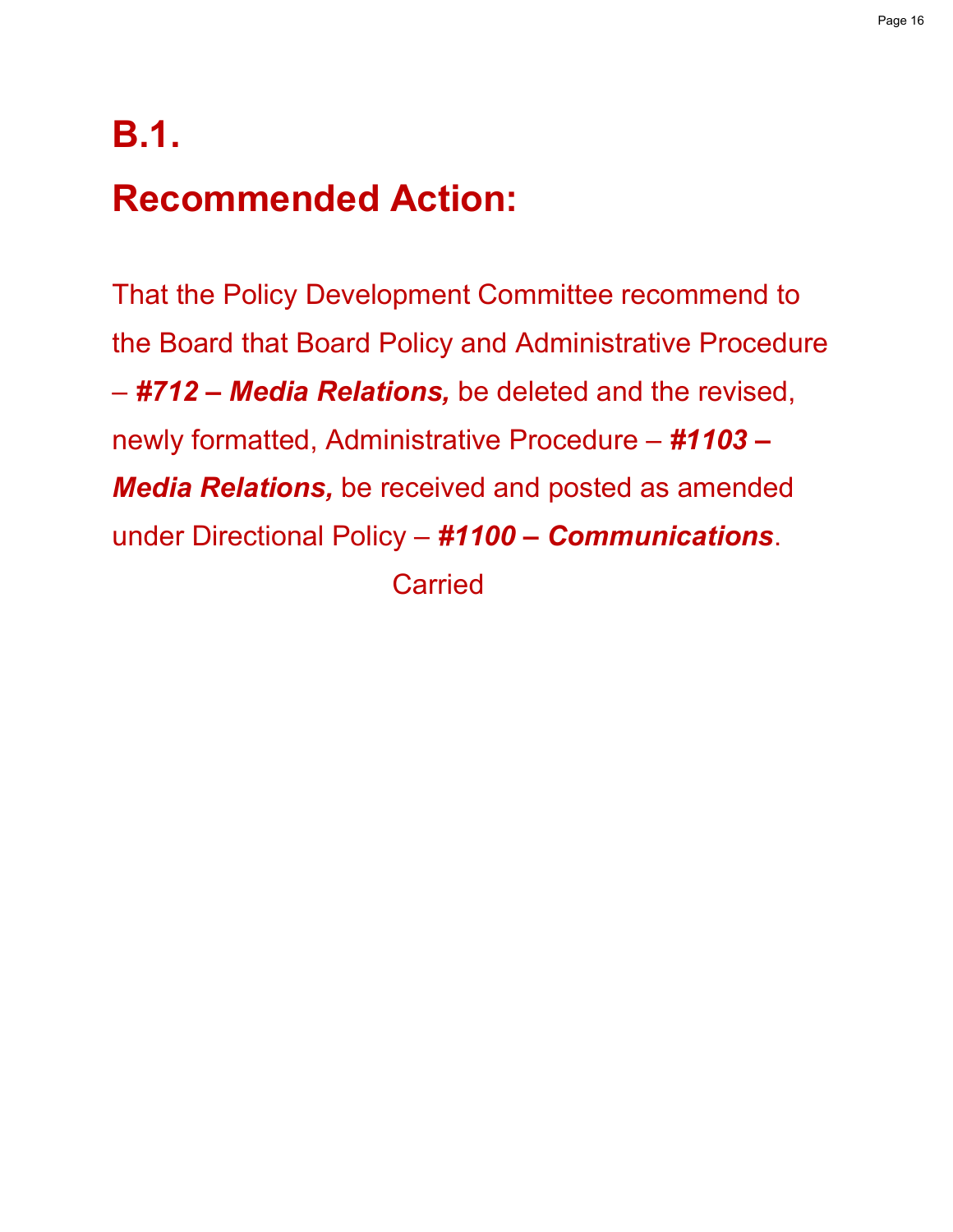<span id="page-16-0"></span>

**BOARD ADMINISTRATIVE PROCEDURE** *ADMINISTRATIVE PROCEDURE* **Opening and Blessing of New Schools and New Additions** *ADMINISTRATIVE PROCEDURE NUMBER* **209 (NEW) 703 (OLD)** *DIRECTIONAL POLICY* **200 – Catholic Education**

# **TITLE OF ADMINISTRATIVE PROCEDURE:**

Opening and Blessing of New Schools and New Additions

# **DATE APPROVED:**

May 2021

# **PROJECTED REVIEW DATE:**

May 2027

# **DIRECTIONAL POLICY ALIGNMENT:**

The Opening and Blessing of New Schools and New Additions Administrative Procedure aligns with *Directional Policy 200 – Catholic Education* by showcasing the expansion of Catholic education and liturgically expressing God's generosity and love through an official opening and blessing for all new schools and new additions to existing schools.

# **ALIGNMENT WITH MULTI-YEAR STRATEGIC PLAN:**

The Opening and Blessing of New Schools and New Additions Administrative Procedure puts into action the Board's commitment to educate students in faith-filled learning communities.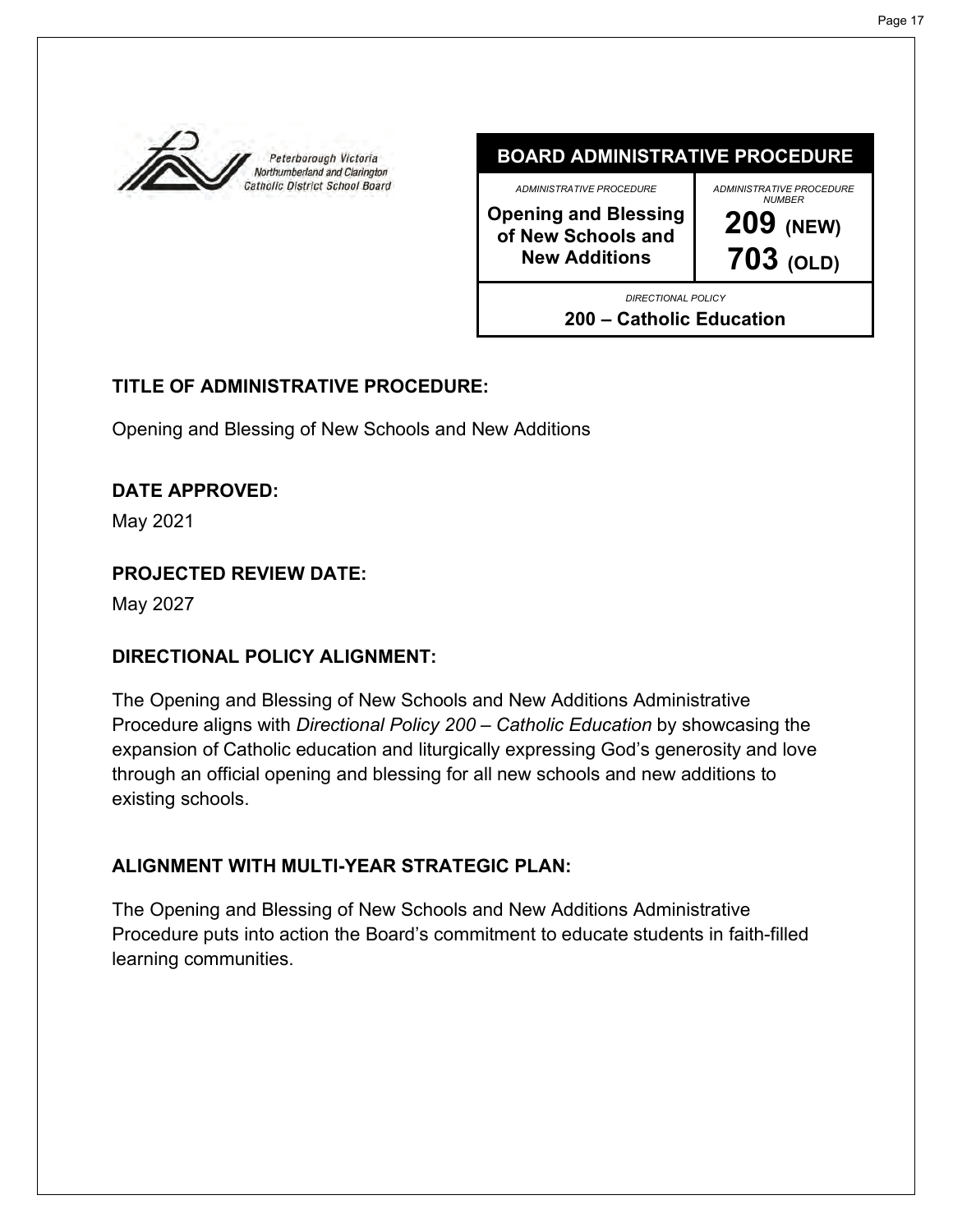#### **AP- Opening and Blessing of New Schools and New Additions AP- 209**



# **ACTION REQUIRED:**

All new schools and new additions to existing schools in the Peterborough Victoria Northumberland and Clarington Catholic District School Board shall have an official solemn opening and blessing ceremony.

The opening and blessing ceremony shall be held as soon as possible after a new school or new addition to an existing school is completed and occupied.

The event shall be held within 60 days of the occupancy unless there are extenuating circumstances.

Acknowledging that the land we gather and learn on every day is the traditional territories of the Mississauga Anishnaabe, the board will invite representation from the Williams Treaty First Nations Peoples who live in the jurisdiction of the new school or addition to participate in the official opening and blessing ceremony.

An Official Opening and Blessing Ceremony Committee consisting of the chair of the board, local area trustee(s), director of education, superintendent, principal, viceprincipal (where applicable), manager of communications, Diocese of Peterborough representative, First Nation, Métis, and Inuit Advisory Committee and Accessibility for All Committee representatives, Catholic school council representative, and student council representative (if a secondary school) shall be established to organize the event.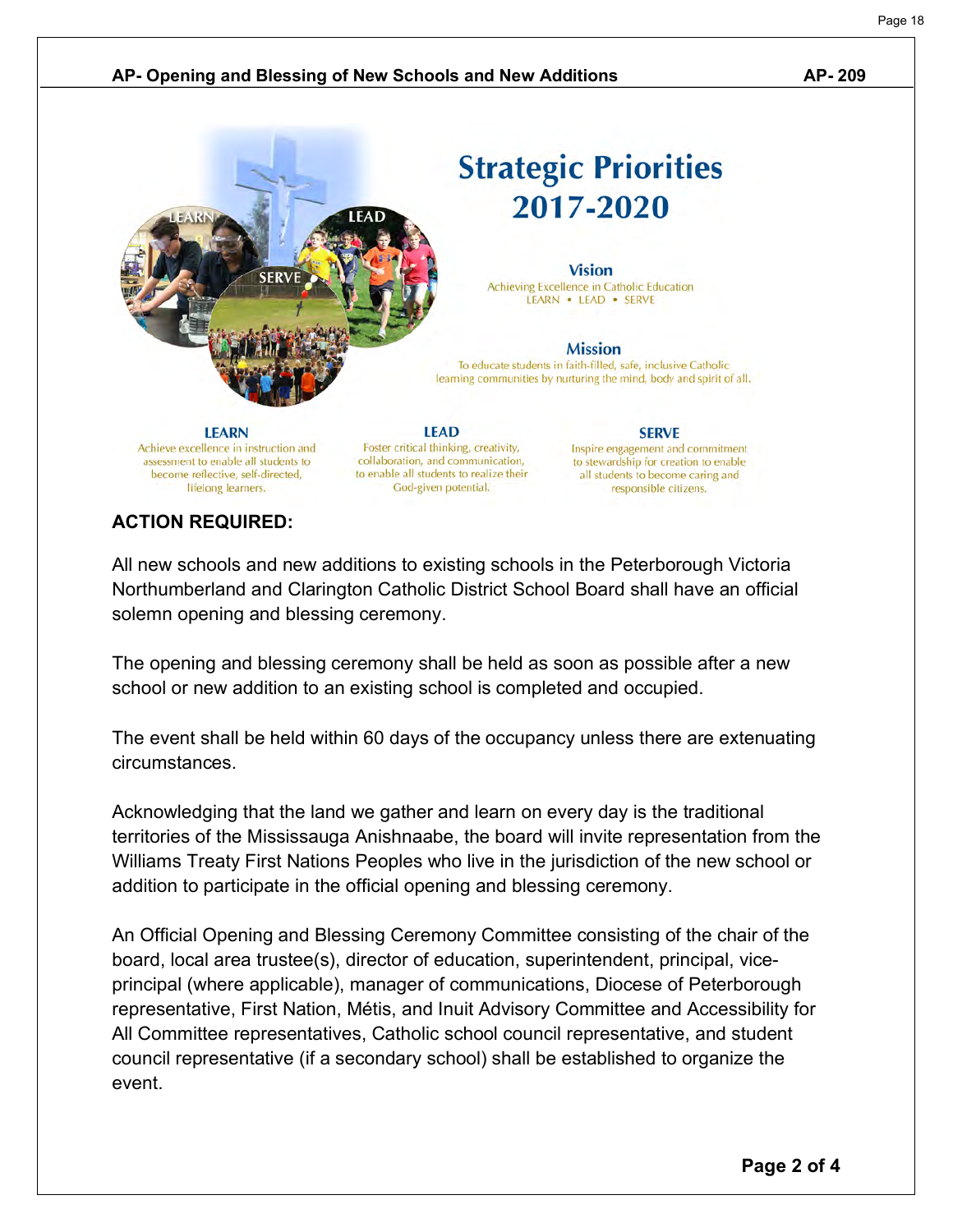#### **AP- Opening and Blessing of New Schools and New Additions AP- 209**

#### **RESPONSIBILITIES:**

#### **The Board of Trustees is responsible for:**

- Ensuring alignment of this administrative procedure with the Catholic Education Directional Policy
- Reviewing the Opening and Blessing of New Schools and New Additions Administrative Procedure as part of its regular policy and procedure review cycle

# **The Chairperson of the Board is responsible for:**

• Participating as a member in the opening ceremony committee

#### **Trustees are responsible for:**

- Acting as the master/mistress of ceremonies if the official opening takes place in their local area
- Participating as a member in the opening ceremony committee if the official opening takes place in their local area

# **The Director of Education is responsible for:**

- Designating resources for ensuring the implementation of and compliance with this Administrative Procedure
- Acting as the chair of the opening ceremony committee and establishing a budget for the event

#### **Family of Schools Superintendents are responsible for:**

• Participating as a member in the opening ceremony committee if the opening takes place in their family of schools

#### **Principals/VPs are responsible for:**

• Participating as a member in the opening ceremony committee if the opening takes place at their school

#### **PROGRESS INDICATORS:**

• Presentation of this AP to the First Nation, Métis, and Inuit Advisory Committee and Accessibility for All Committee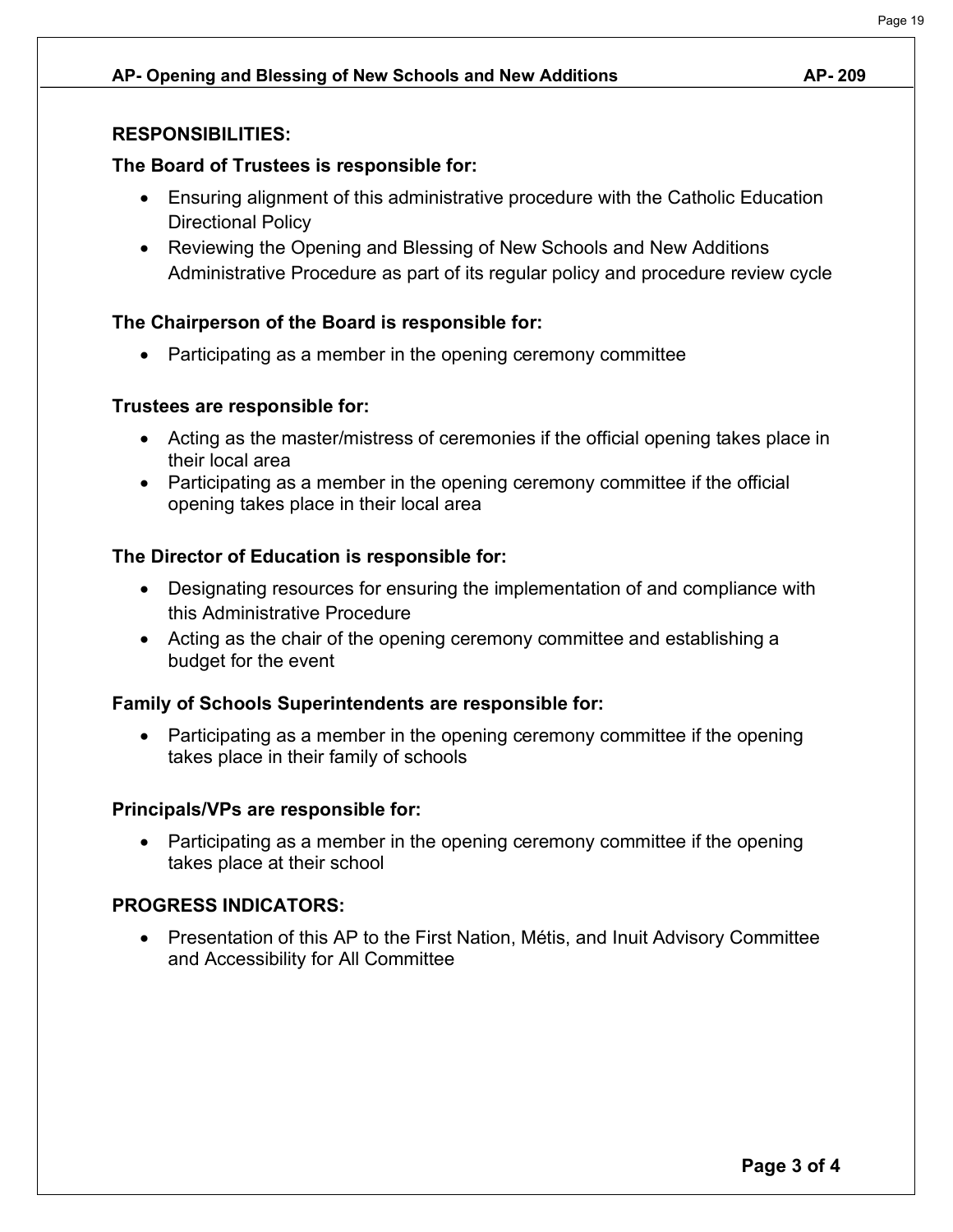#### **AP- Opening and Blessing of New Schools and New Additions AP- 209**

#### **DEFINITIONS:**

#### **New Addition**

This administrative procedure applies to significant new additions to existing school facilities which would substantially increase the square-footage of the school and/or create new learning space that has a significant impact on the school community such as a new learning commons (library), gymnasium or kindergarten wing.

#### **RESOURCES:**

Official Opening and Blessing of New Schools and New Additions Guidelines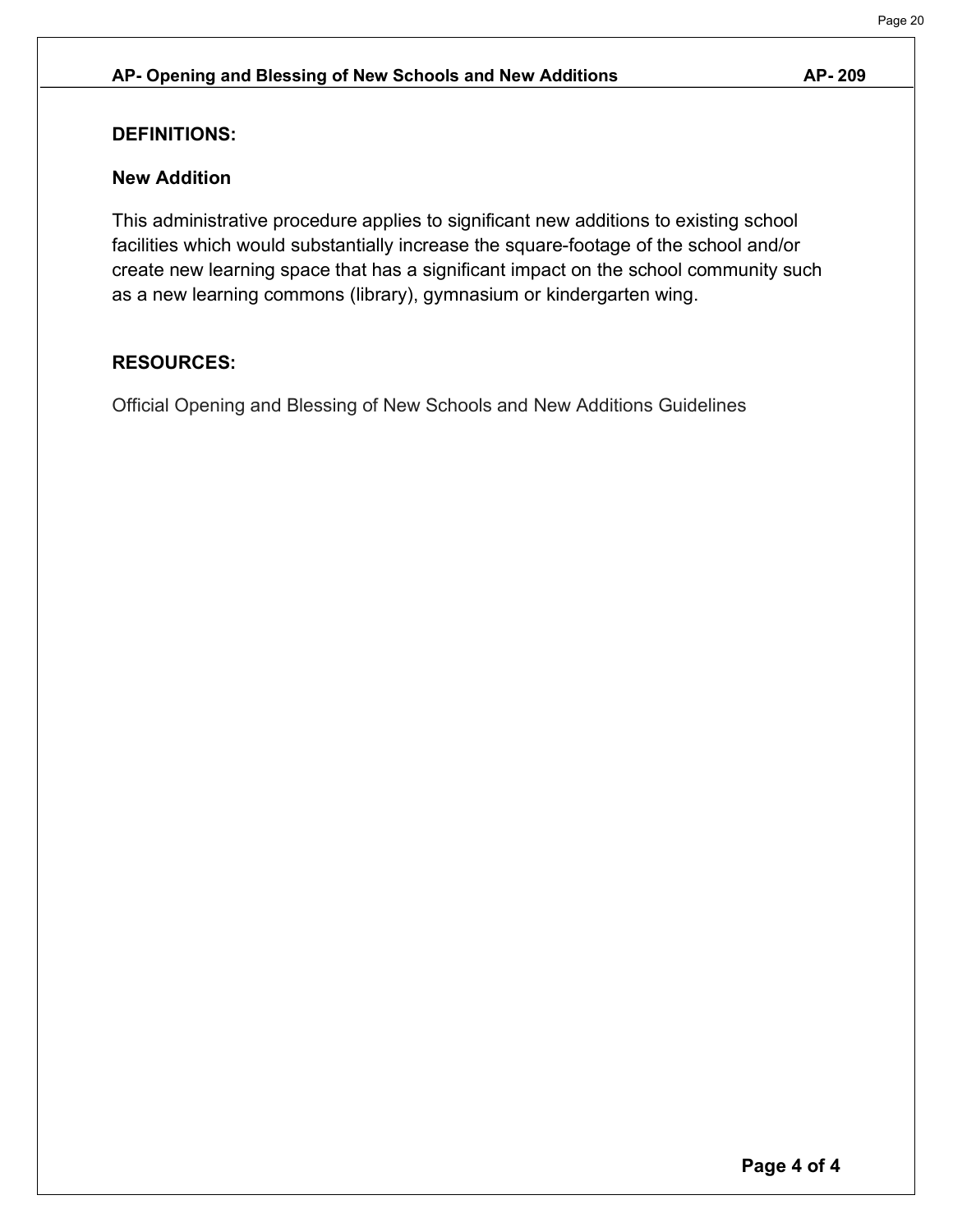# **B.2.**

# **Recommended Action:**

That the Policy Development Committee recommend to the Board that Board Policy and Administrative Procedure – *#703 – Opening and Blessing of New Schools and New Additions,* under Directional Policy *– #1100 – Communications,* be deleted and the revised, newly formatted, Administrative Procedure – *#209 – Opening and Blessing of New Schools and New Additions,* be received and posted as amended under Directional Policy – *#200 – Catholic Education*.

Carried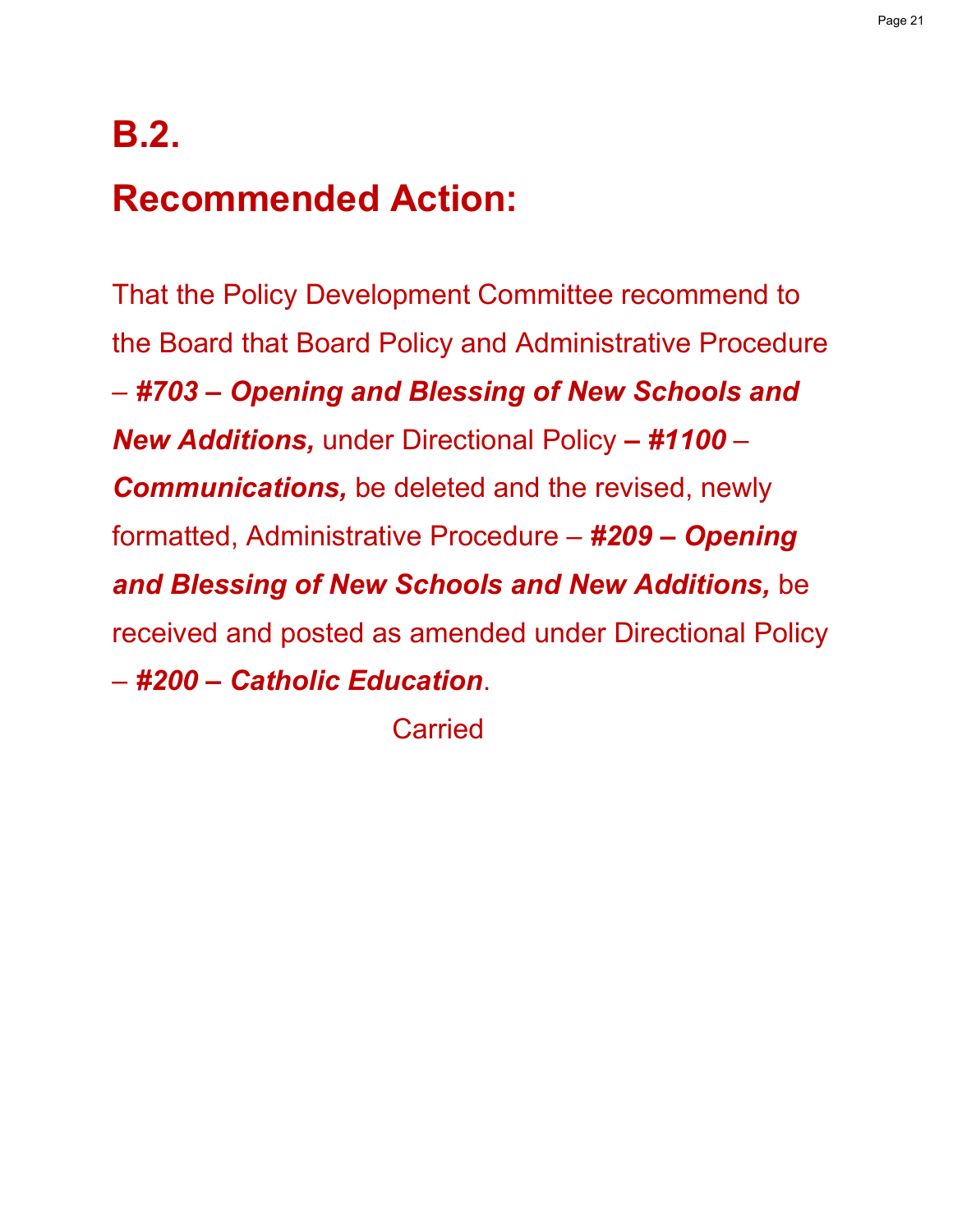<span id="page-21-0"></span>

### **BOARD ADMINISTRATIVE PROCEDURE**

*ADMINISTRATIVE PROCEDURE*

**Student Eligibility**

*ADMINISTRATIVE PROCEDURE* 

*NUMBER* **1301 (NEW)**

**1001 (OLD)**

*Directional Policy* **1300 – Student Transportation**

# **TITLE OF ADMINISTRATIVE PROCEDURE:**

Student Eligibility

# **DATE APPROVED:**

May 12, 2021

# **PROJECTED REVIEW DATE:**

2026

# **DIRECTIONAL POLICY ALIGNMENT:**

1300 - Student Transportation

# **ALIGNMENT WITH MULTI-YEAR STRATEGIC PLAN:**

The Student Eligibility Administrative Procedures support our Vision for achieving excellence in Catholic Education by establishing consistent and transparent processes for determining which pupils of the Board are eligible for transportation services from home to school.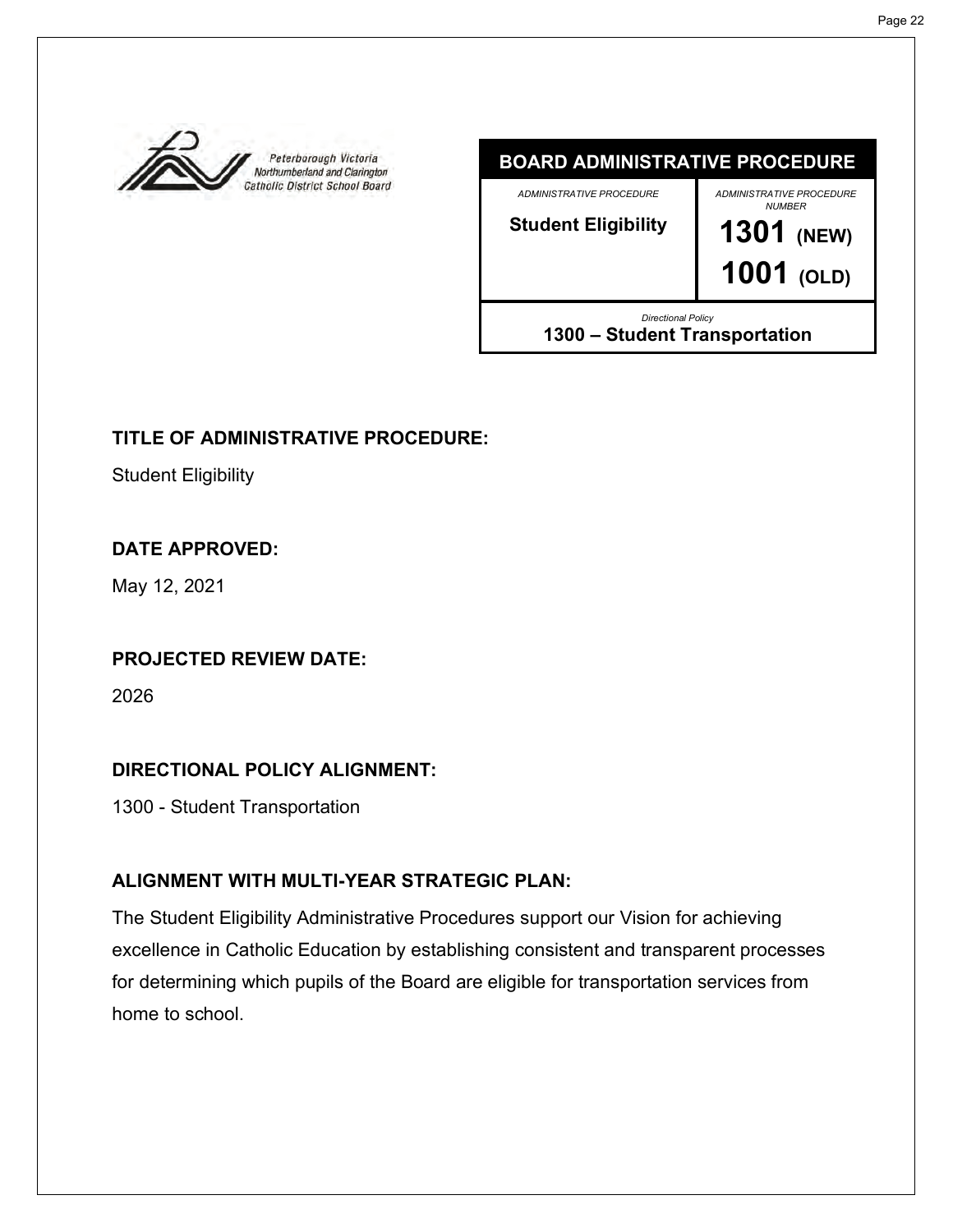# **Strategic Priorities** 2017-2020

#### **Vision**

Achieving Excellence in Catholic Education LEARN . LEAD . SERVE

#### **Mission**

To educate students in faith-filled, safe, inclusive Catholic learning communities by nurturing the mind, body and spirit of all.

#### **LEARN**

Achieve excellence in instruction and assessment to enable all students to become reflective, self-directed, lifelong learners.

Foster critical thinking, creativity, collaboration, and communication, to enable all students to realize their God-given potential.

**LEAD** 

# **SERVE**

Inspire engagement and commitment to stewardship for creation to enable all students to become caring and responsible citizens.

# **ACTION REQUIRED:**

Eligibility for transportation services may be granted to pupils of the Board as per the approved parameters in the Transportation Directional Policy.

This Procedure provides guidance with respect to:

- Transportation to Specialized Programs
- Transportation for students enrolled in French Immersion Programs
- Transportation to and from Childcare
- Temporary Transportation due to Medical Reasons
- Temporary Transportation due to Compassionate Family Medical Reasons
- Variable Transportation for Joint Custody Arrangements
- Transportation for Out-of-boundary students
- Requests for Review of Distance Determination
- Requests for Reconsideration of Transportation Arrangements

#### **Transportation to Specialized Programs**

Notwithstanding the approved parameters in the Transportation Directional Policy, transportation may be provided for students requiring specialized programs, i.e. Special Education services located in regional sites. Transportation shall only be provided while the student is enrolled in the specialized program. Determination of which programs are deemed 'specialized' and eligible for transportation rests with Board Administration.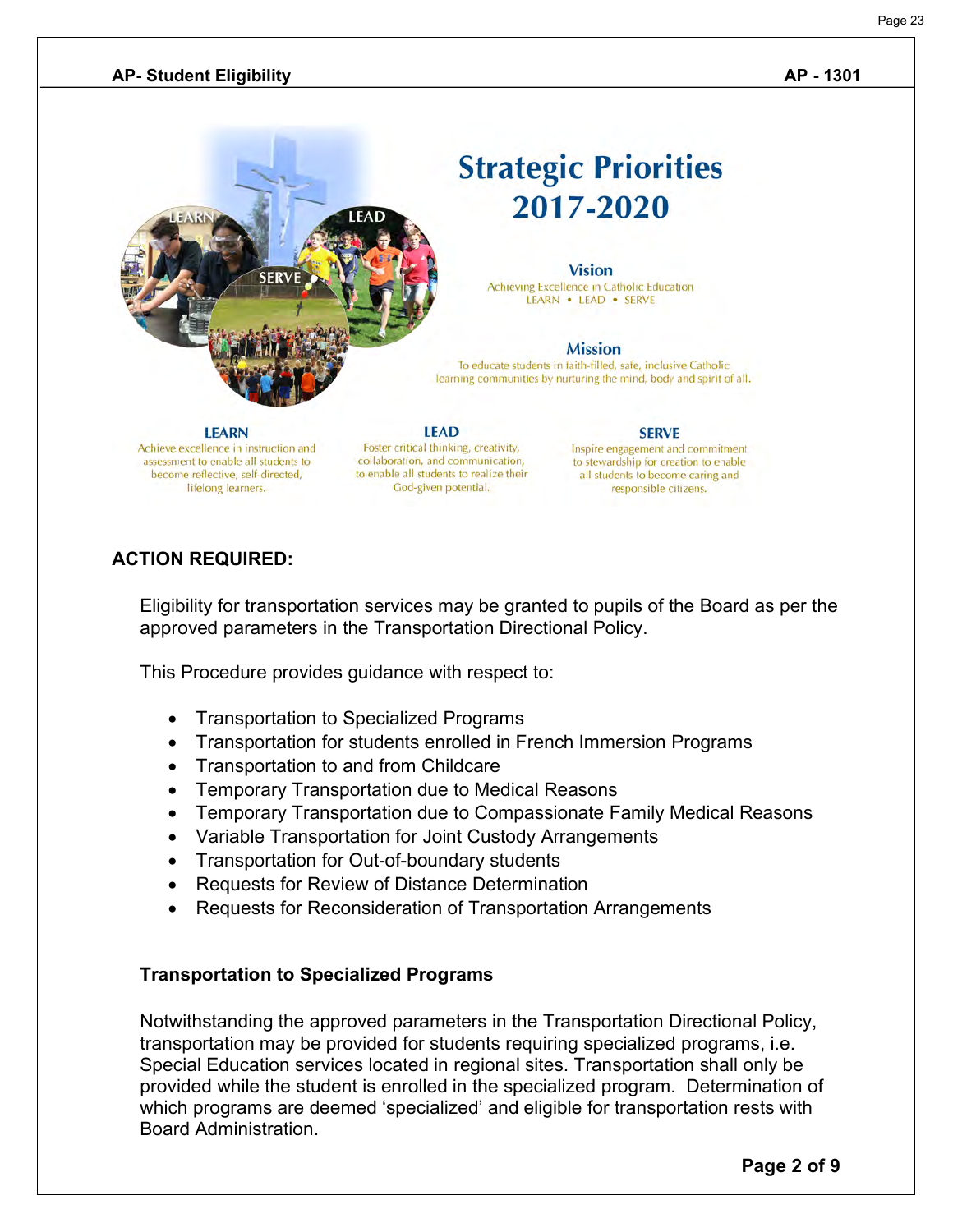# **Transportation for students enrolled in French Immersion Programs**

French Immersion programs are offered in various regional sites within the school board jurisdiction, and transportation services are provided to students who are eligible with regards to distance parameters under the following circumstances:

- French Immersion programs have established boundaries/catchment areas, which may be different that a student's 'home' school. Students may be provided with transportation to the French Immersion program that their primary residence is within the catchment for.
- Transportation to the location of the French Immersion program shall only be provided while the student is enrolled in the French Immersion program.
- Should a student cease to attend a French Immersion program, it is expected that the student will transfer to the appropriate English track program situated at the home school.

# **Transportation to and from Childcare**

Transportation may be provided between school and a childcare centre/babysitter address (referred to as childcare) in accordance with the following guidelines and procedures:

- i) The childcare is within the same school boundary/catchment as the child's primary residence and
- ii) The childcare is beyond the walking distance of the home school which the student is registered to attend.
- iii) A student may have only one alternate pick/up and/or drop/off stop
- iv) The alternate transportation follows the same schedule five days per week;
- v) The parent/guardian applies annually on the prescribed form for this type of alternate address pick-up and drop-off by May 30<sup>th</sup> for transportation for the following school year.
- vi)

# **Temporary Transportation due to Medical Reasons**

Transportation may be provided for students temporarily incapacitated with medical conditions that significantly interfere with their safe conveyance to school in accordance with the following guidelines and procedures:

i) Parents/guardians must provide a Request for Special Transportation – Medical, which has been completed by a qualified medical practitioner that is appropriately aware of the specific medical condition and can verify the student's limitations, and the date of anticipated recovery.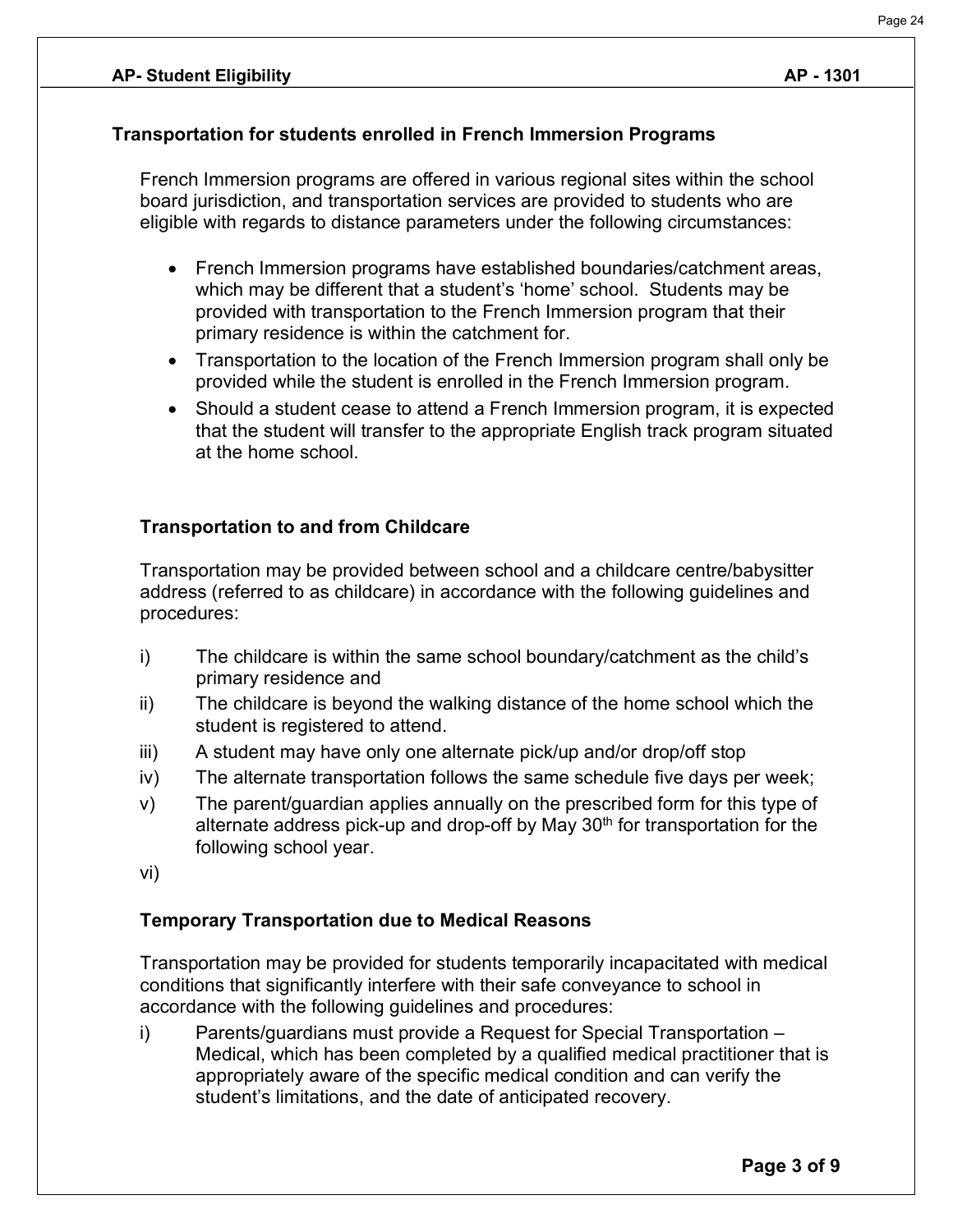- ii) Parents/guardians will submit the form to the school principal for acknowledgement by the principal.
- iii) The school principal will submit the form to the Transportation Authority for review and approval. In the event that insufficient information is provided by the medical practitioner, the form will be returned to the parent/guardian for further clarification and implementation will be deferred until clarification has been received.
- iv) After the transportation service has been approved, the Transportation Authority will arrange transportation and advise the parent/guardian accordingly. Siblings of students transported under this provision will not qualify for transportation solely as a result of another family member being transported.

# **Temporary Transportation due to Compassionate Family Medical Reasons**

Consideration will be given by the Transportation Authority to special circumstances when a parent is critically ill/or injured and transportation is requested for the student. The parent must make the request in writing and provide sufficient/appropriate detailed information to the Superintendent responsible for Transportation. All other reasonable options such as walking buddies, walking school bus or riding with neighbours must be explored by the school Principal before transportation is granted. Transportation will only be granted for a limited time period of up to three months or until the end of term/year depending on when the request is received, and is intended to be a onetime event only. During this period the family will work on making alternative permanent arrangements.

#### **Transportation for Students in a Joint Custody Arrangement and Having Two Homes**

A 'joint custody arrangement' refers to a student whose two parents and/or guardians are legally responsible for the care of the student and who share equal access to the student. Joint custody need not be specified in a court order. Parent/guardians who sign an application for variable transportation are claiming to have 'joint custody' of the student.

In joint custody family arrangements, variable/alternate pick-up/drop-off points may be approved on a one-week rotating schedule (week being defined as Monday to Friday) i.e. pick-up and drop-off from the residence of one (1) parent for one (1) week and pick-up and drop-off from the residence of the other parent for the alternate week under the following conditions:

- i) Both residences must be within the attendance boundary for the student's board-designated school and within the transportation boundary for said school.
- ii) Existing bus stops will be used if possible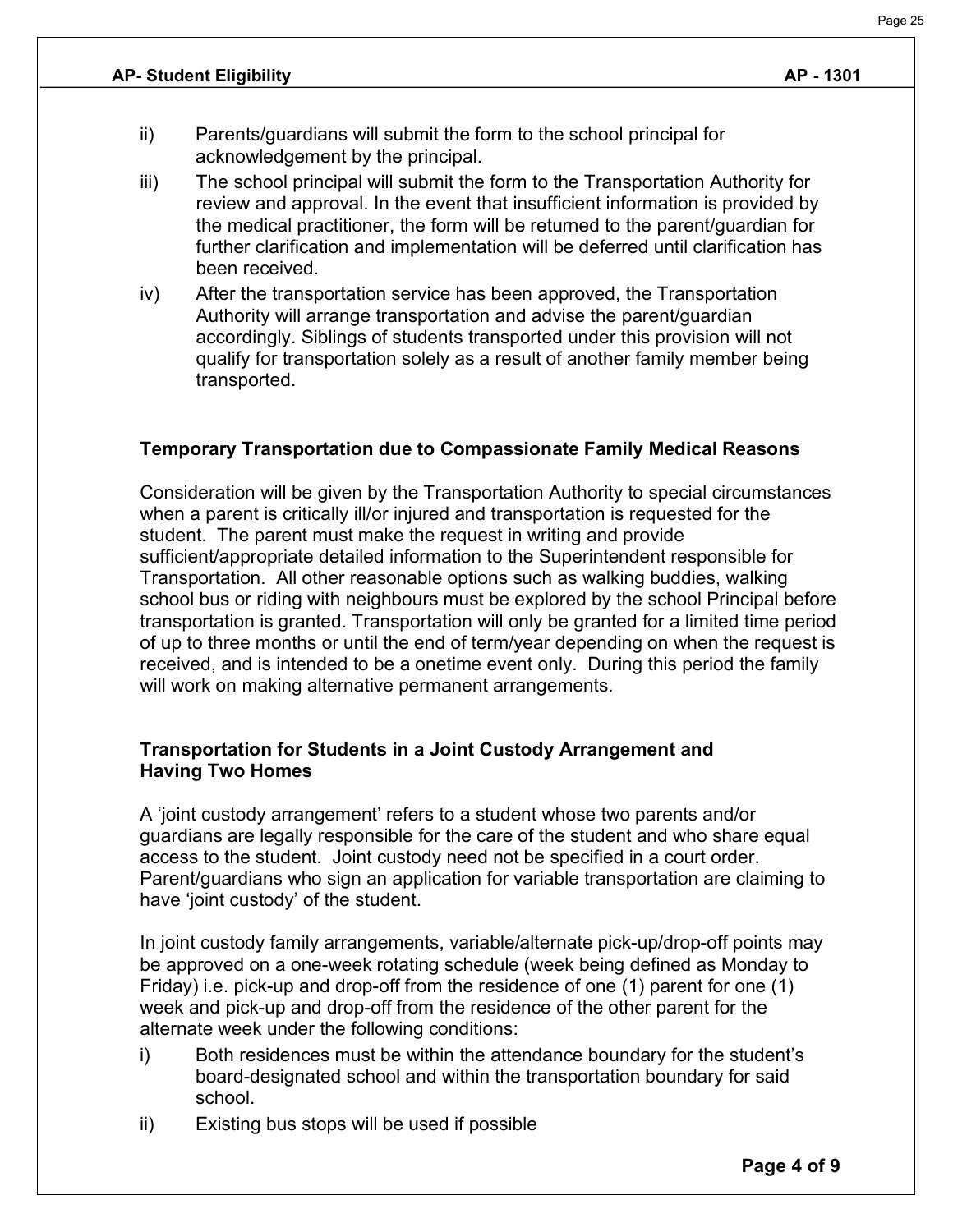- iii) Only two (2) residences will be considered
- iv) Students must be nine (9) years of age by 1 September and able to determine the correct bus that they are to embark to their appropriate residence each day.
- v) Completion of prescribed form, signed by both parents, and submission of the form to the Transportation Authority. For safety concerns and to ensure that both parents/guardians are aware of the variable transportation arrangements, both parents/guardians signatures are required for consideration. Separate forms may be completed and signed by each party. A single form signed by both parties is not necessary providing the information on separate forms is identical.

Exceptions, including for emergencies, must be approved by the school principal and superintendent.

# **Transportation for Out-of-Boundary Students**

Each school shall have a defined attendance boundary. Where permission has been granted to a student to attend a school outside of their attendance boundary, transportation services are not provided. Transportation for out-of-boundary/out-of-Board students is ultimately the responsibility of the parent/guardian.

Transportation may be considered, upon written request, where there is

- (i) an existing route that accesses the 'out-of-boundary' school, and the parent/guardian is prepared to take responsibility to safely convey the student to a pick-up point on the existing route.
- (ii) there is adequate space on the existing route,
- (iii) no or minimal route adjustments are necessary, and
- (iv) there will be no additional costs incurred by the Board or Transportation Authority.

Requests for transportation may be submitted by 30 May to the school principal (or completion of an electronic form where available) and decisions on out-ofboundary/out-of-board arrangements will be at the sole discretion of the Transportation Authority, following consultation with Board administration.

When approved, permission will be given for one school year only and must be reapplied for the following school year. Where, during the current school year it becomes evident that space will cease to be available or a change in route is deemed necessary, such service will be discontinued effective the start of the subsequent school year.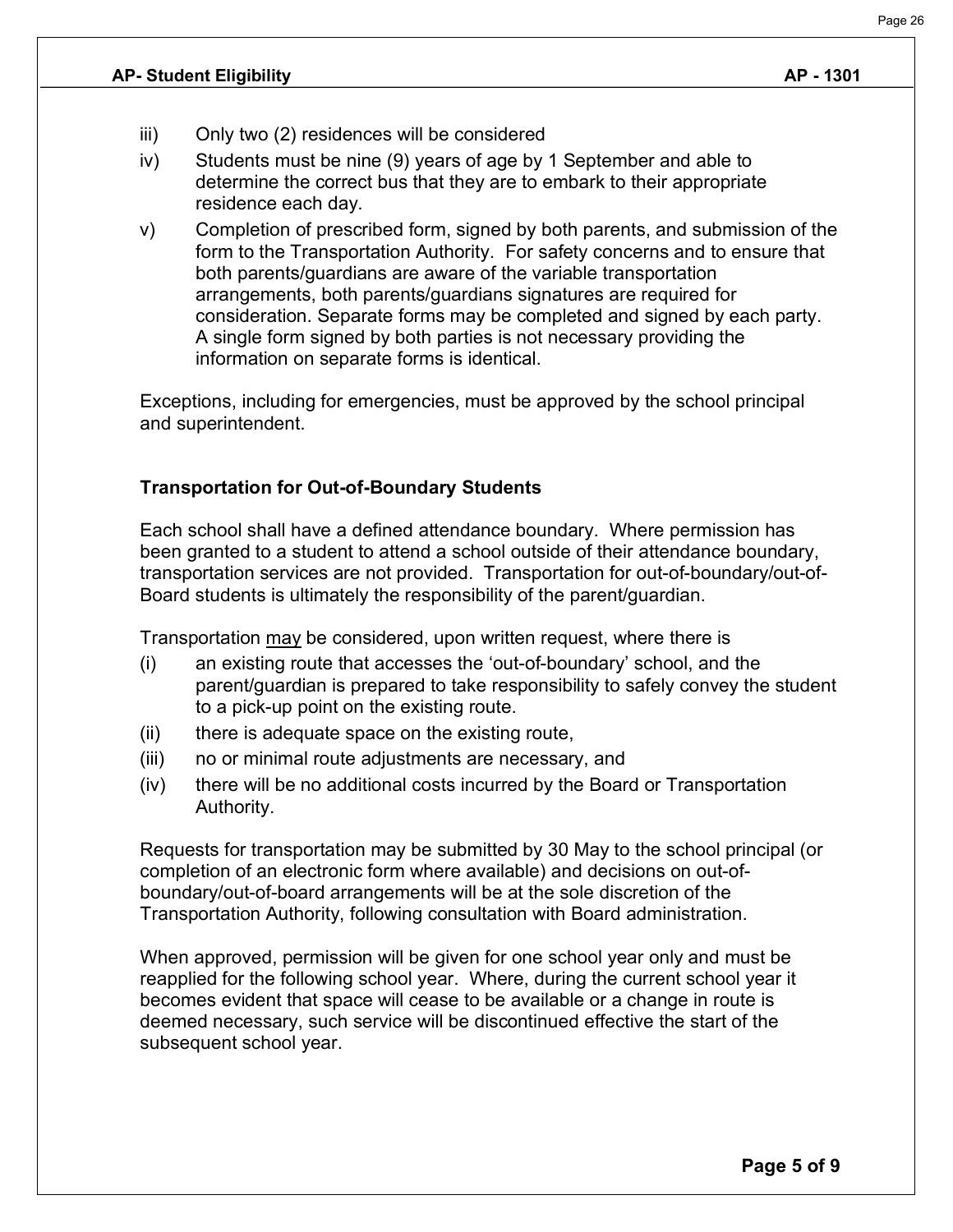Should there be space available, approval by the Transportation Authority is based on knowledge of the family situation as well as consideration of the following criteria:

- Grade level (priority given to younger students)
- Child care/ daycare provider needs
- Date of the application

Where requests for 'Out-of-Boundary' consideration are received prior to the start of the school year, but after mid-August, requests will not be reviewed or processed until after September  $30<sup>th</sup>$  in order that the school year start up for transportation may proceed efficiently.

#### **Request for Review of Distance Calculation**

Geometrics planning software programs are used for all students within the service area. This software determines distance eligibility. This software measures the distance between the residence and the school property based on approved distances set in the Transportation Policy.

Distance is measured from the closest perimeter edge of the residential property to the closest perimeter edge of the school property based on the shortest route on the road network, inclusive of municipal walkways.

If a parent wishes to dispute the distance calculation, they may do so, noting that the Transportation Authority and the School Board have agreed upon the planning software, as expected by the Ministry of Education, to avoid discrepancies which can occur in varying web based mapping technologies.

The submission will be reviewed and the decision communicated to the parent/guardian either verbally, or in writing. The Transportation Authority decision is final and not subject to further review.

#### **Request for Reconsideration of Transportation Arrangements**

It is possible to request a reconsideration of the eligibility decision made by the Transportation Authority in cases where a parent or guardian disagrees with the way in which policies and administrative procedures have been applied.

Reconsideration Procedure:

- 1. Requests for reconsideration must be made in writing by a parent or guardian directed to the Chief Administrative Officer of STSCO, or the Transportation Supervisor of Trillium Lakelands DSB depending on the service area.
- 2. Staff members of the Transportation Authority will prepare all information regarding the situation along with an explanation for their decision based on policy and procedures.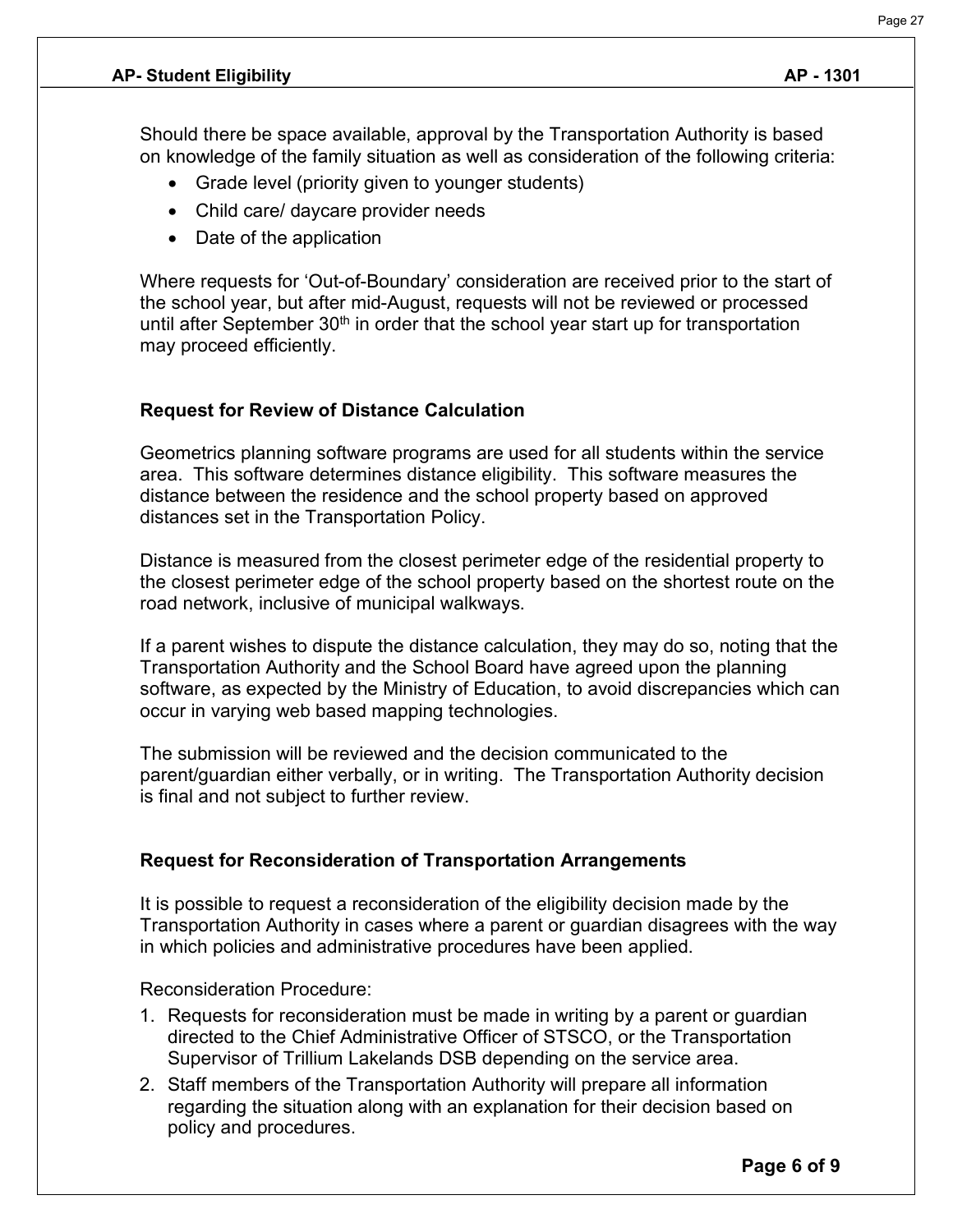- 3. The CAO/Transportation Supervisor will assess the documentation provided by the parent and guardian. A written reply will be prepared within 15 days of receipt.
- 4. If the parent or guardian is not satisfied with the response from the Chief Administrative Officer, he or she may request reconsideration of the decision in writing to the Director of Education, or delegate.
- 5. The Director of Education, or delegate, will then render a decision in writing within 30 working days. The parent or guardian will be notified in writing of the decision.
- 6. If a parent/guardian is not satisfied with the response from the Director of Education, or delegate, regarding the application of this Administrative Procedure, they may petition in writing the Board of Trustees to request the opportunity to make a delegation to the Board.

Notwithstanding the time limits outlined above, no request for reconsideration will be processed between the dates of September  $1<sup>st</sup>$  through October  $15<sup>th</sup>$  because of the Transportation Authority school year start up for transportation.

At any time during the process, the local School Board Trustee may be contacted to assist with the process and the request submission.

#### **RESPONSIBILITIES:**

#### **The Board of Trustees is responsible for:**

- Reviewing this Administrative Procedure to ensure its alignment with the Transportation Directional Policy.
- Reviewing the Student Eligibility Administrative Procedure as part of its regular policy and procedures review cycle.
- Assisting parents/guardians with transportation concerns by receiving inquiries and forwarding to the Superintendent of Business and Finance or delegate for response.

# **The Director of Education is responsible for:**

- Overseeing implementation of the Student Eligibility Administrative Procedure.
- Making decisions regarding reconsiderations when subordinate levels of the process have been completed.

#### **Superintendent of Business and Finance is responsible for:**

• Acting as delegate of authority for Director of Education in matters of reconsideration.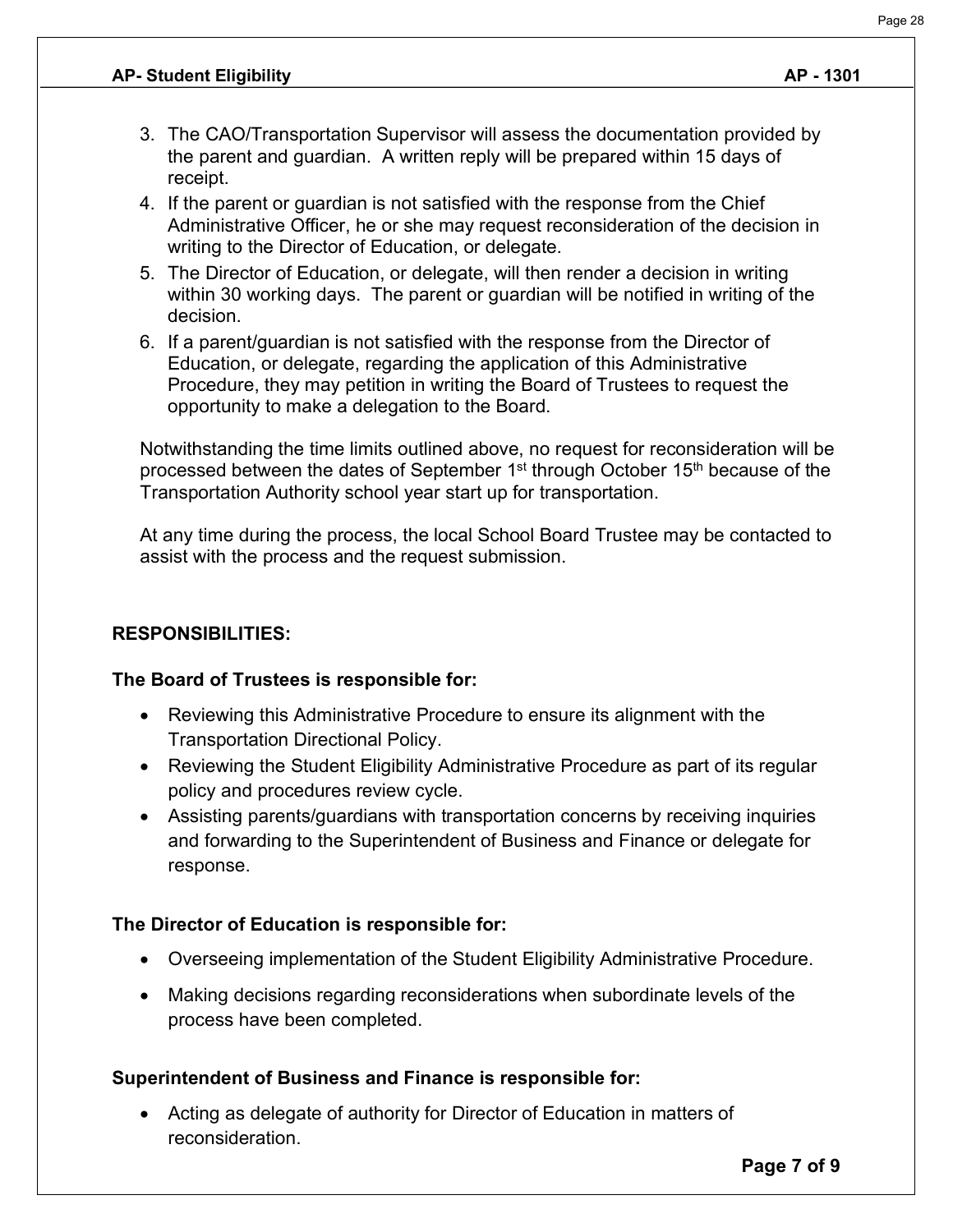• Providing support and decisions to Transportation Authority in interpreting and resolving conflicts brought forward from parents/guardians.

# **Superintendents are responsible for:**

• Forwarding transportation eligibility related matters to the appropriate Transportation Authority or to Superintendent of Business and Finance

# **Principals are responsible for:**

- Directing inquiries regarding transportation eligibility matters to the appropriate Transportation Authority
- Ensuring that forms received from parents/guardians regarding transportation eligibility are directed to the appropriate Transportation Authority
- Reviewing requests for Special Transportation and ensuring the requests are appropriate prior to directing to the Transportation Authority

# **Parents are responsible for:**

- the safe conveyance of the student(s) to and from school where the student(s) is ineligible for transportation
- the safe conveyance of the student(s) to bus stop locations prior to pick-up and following drop-off, and
- the safe conduct of the student(s) prior to pick-up and drop-off at bus stop locations
- Completing appropriate documentation (paper-based or electronically) within specified timeframes so that consideration can be given to requests in a timely manner
- Updating their school administration on a timely basis if there are changes to the family status/situation that would impact transportation eligibility, including changes to primary residence and custody matters.

# **PROGRESS INDICATORS:**

Inquiries from parents/guardians and requests for reconsiderations are addressed in a timely manner.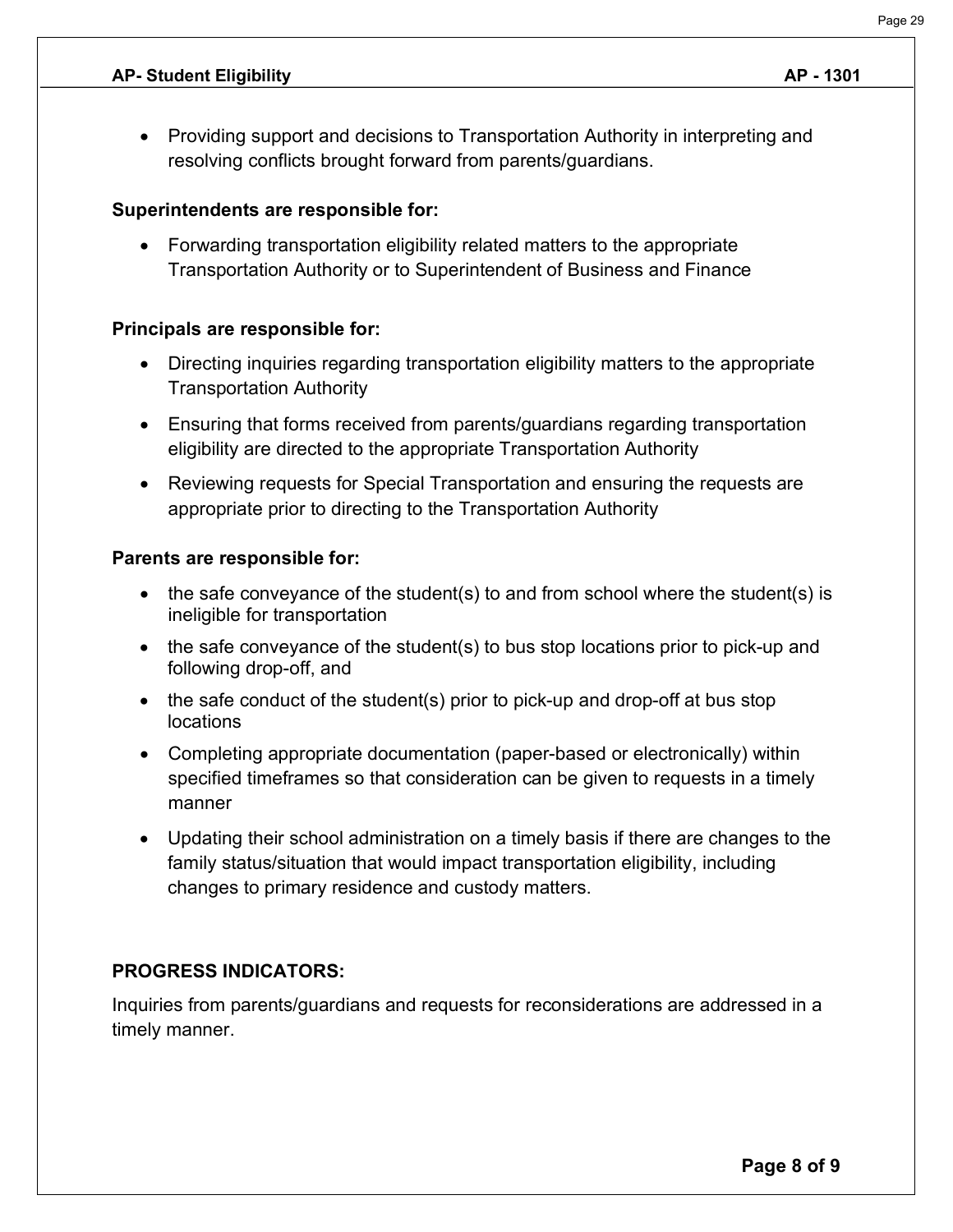#### **DEFINITIONS:**

Transportation Authority: for the jurisdictions of the Board in Peterborough, Northumberland and Clarington, the transportation authority is Student Transportation Services of Central Ontario (STSCO), through its Chief Administrative Office. For the City of Kawartha Lakes, the transportation authority is Trillium Lakelands District School Board through its Transportation Supervisor

# **REFERENCES/RELATED DOCUMENTS:**

Administrative Procedure 206 – Admission to Catholic Schools Appendix A: School Bussing Application for Alternate Pick-up/Drop-off for Childcare/Babysitter Appendix B: Student Eligibility: Request for Special Transportation – Medical Form Appendix C: Out-of-Boundary Student Transportation Request Form